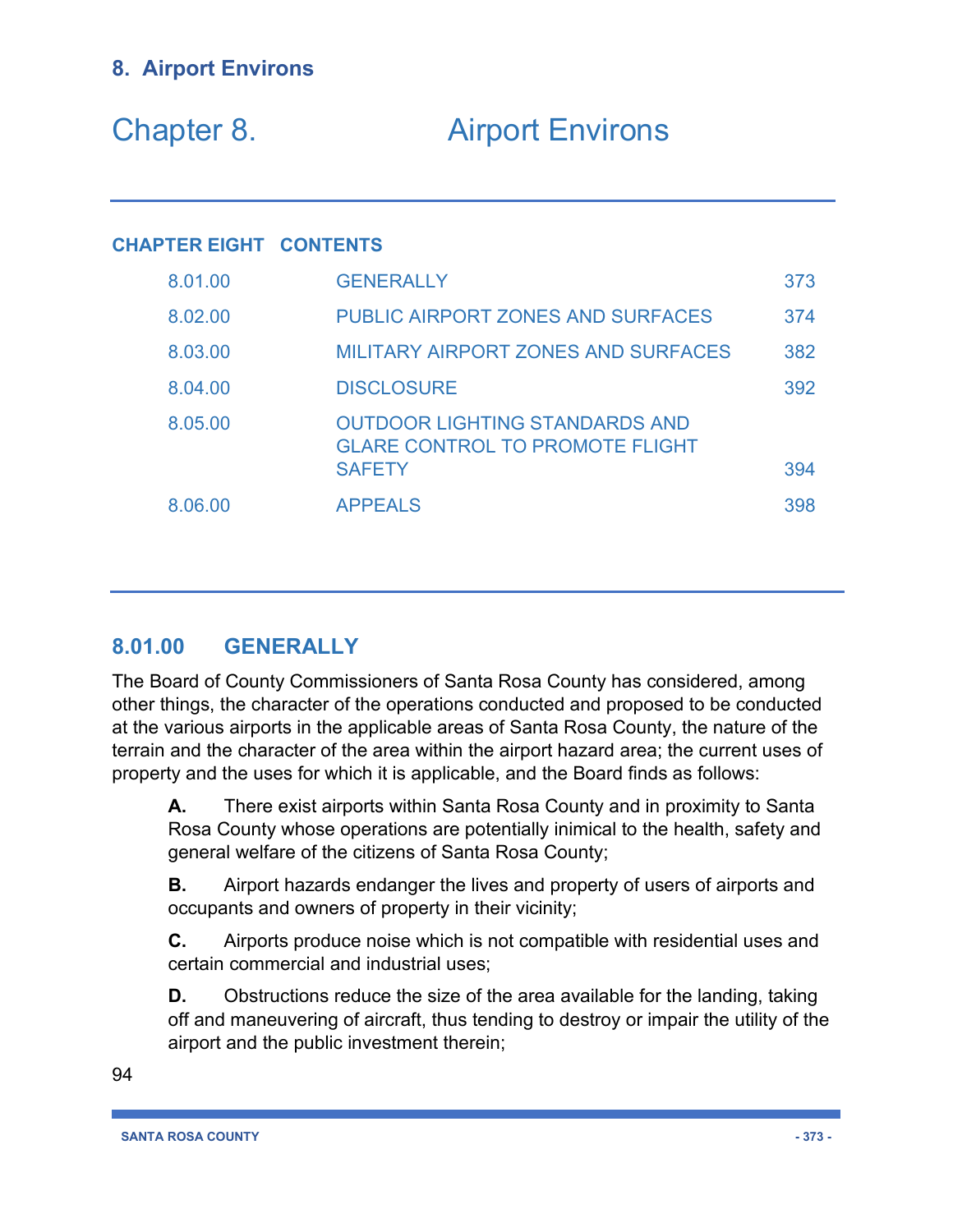**E.** The creation or establishment of an airport hazard injures the community served by the airport in question; and

**F.** In the interest of the public health, safety and general welfare, the creation or establishment of airport hazards must be prevented.

### **8.01.01 Applicability**

The regulations on land use set forth herein are applicable to all lands within the delineated zones and surfaces set forth in this chapter. The delineated zones shall be an overlay district established and delineated on the adopted zoning maps.

### **8.01.02 Conflicting Regulations**

In the event of conflict between any regulations in this chapter and any other regulations applicable to the same property, the more stringent limitation or regulation shall govern and prevail.

# **8.02.00 PUBLIC AIRPORT ZONES AND SURFACES**

### **8.02.01 Airport Zones and Surfaces**

The following definitions describe special zones or surfaces within, adjacent to or near a public airport. These special zones or surfaces are used to protect specific airspace areas or specific ground areas within the airport environ. All imaginary surfaces shall be consistent with the most recent applicable definitions set forth in Federal Air Regulations (FAR) Part 77 (Obstructions to Navigable Airspace).

**A.** Primary Surface: means an area longitudinally centered on a runway, extending 200 feet beyond each paved end. For Peter Prince Field, the Primary Surface is the areas within 200 linear feet from the edge of the runway end and a width of 500 feet.

**B.** Runway Protection Zone (RPZ): The RPZ extends from each end of the primary surface to enhance the protection of people and property on the ground. The Runway Protection Zone is trapezoidal in shape and centered about the extended runway centerline. The RPZ dimension for a particular runway end is a function of the type of aircraft and the approach visibility minimum associated for that runway end. For Peter Prince Airport, the dimensions for the RPZ shall be that which is established within the most recent Peter Prince Airport Master Plan approved by the Board of County Commissioners. The dimensions for Peter Prince Airport's Runway Protection Zone for runways 18 and 36 are as follows (and as illustrated below):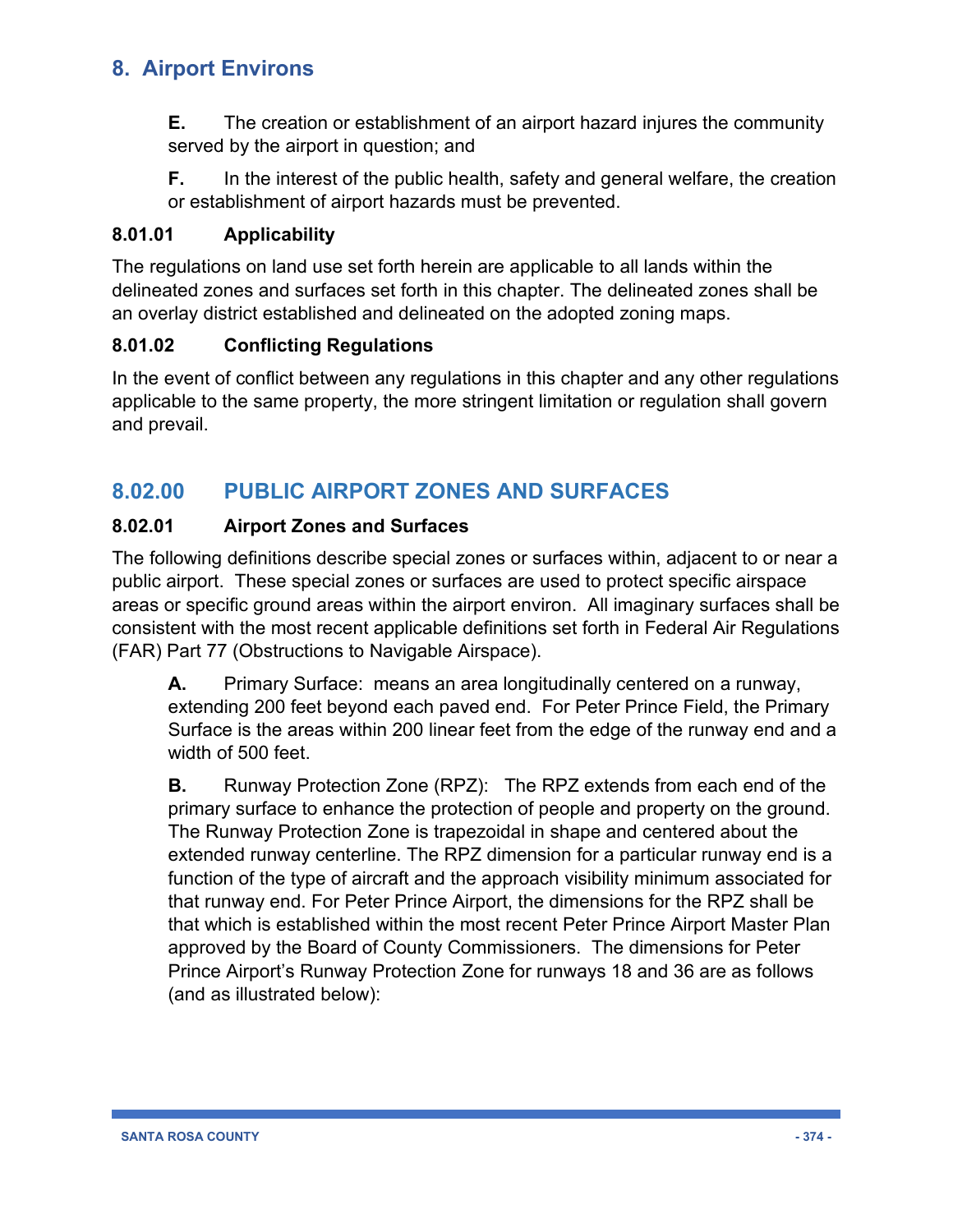| <b>RPZ Dimensions</b> | <b>Measurement</b> |
|-----------------------|--------------------|
| Inner Width           | 500 feet           |
| <b>Outer Width</b>    | 700 feet           |
| Length                | 1,000 feet         |

**Peter Prince Runway Protection Zone Dimensions**

**C.** Approach Surface (AS): A surface longitudinally centered on the extended runway centerline and extending outward and upward from each end of the primary surface. An approach surface is applied to each end of each runway based upon the type of approach available or planned for that runway end. The approach surface for Runway 18 and 36 for Peter Prince Field is as follows:

The approach surface extends for a horizontal distance of:

| Inner width: | 500 feet   |
|--------------|------------|
| Outer width  | 1,500 feet |
| Length       | 5,000 feet |
| Slope        | 20:1       |

**D.** Approach Surface Floor (ASF): The ground or water surface beneath the approach surface. For Peter Prince Airport (public), for purposes of this ordinance, the approach surface floor shall extend 5,000 feet from the ends of the primary surface established as of July 1, 2004. The approach surface floor may extend beyond the approach surface established within the most recent Peter Prince Airport Master Plan. Any portion of the approach surface floor extending beyond the outer end of the approach surface will have the same width as the greatest width of the approach surface.

**E.** Horizontal Surface: The horizontal surface is a horizontal plane located 150 feet above the established airport elevation, covering an area from the transitional surface to the conical surface. The perimeter is constructed by swinging arcs from the center of each end of the primary surface and connecting the adjacent arcs by lines tangent to those areas. For Peter Prince Airport, the horizontal surface extends 10,000 feet in radii from the end of the primary surface.

**F.** Conical Surface: A surface extending outward and upward from the periphery of the horizontal surface at a slope of 20 to 1 for a horizontal distance of 4,000 feet.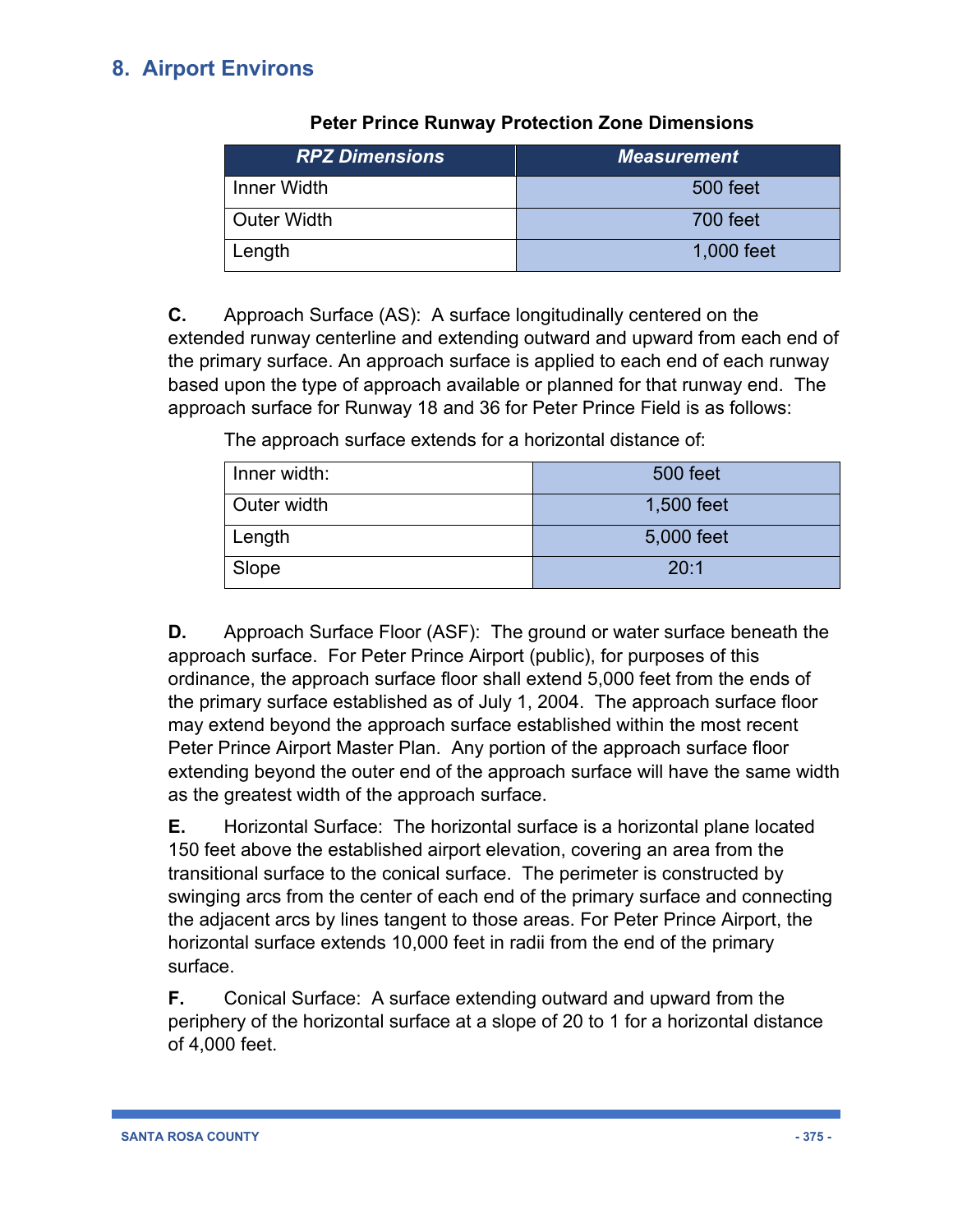**G.** Conical Surface Floor (CSF): The ground or water surface beneath the conical surface.

**H.** Transitional Surface: Transitional surfaces extend outward and upward at right angles to the runway centerline and are extended at a slope of seven (7) feet horizontally for each foot vertically (7:1) from the sides of the primary and approach surfaces. The transitional surfaces extend to where they intercept the horizontal surface at a height of 150 feet above the runway elevation.

**I.** Public Airport Zone (PAZ): The Public Airport Zone is an overlay district that addresses land use compatibility with airport operations and structure height within the immediate airport vicinity most affected by take-off and landing patterns and airport ground activities. It covers an area extending one-half mile from the runway. The Public Airport Zone includes any portion of imaginary surfaces defined by Federal Aviation Regulations (FAR, Part 77) that lie within its half-mile perimeter. Serving principally to protect the airport from the encroachment of incompatible development, the Public Airport Zone also serves to protect health, safety, and quality of life for people living, working, or visiting the area most affected by airport activities.

**J.** Public Airport Influence Area (PAIA): The Public Airport Influence Area (PAIA) extends a distance of two miles from the runway centerline and contains those areas defined by Federal Aviation Regulations (FAR, Part 77) as imaginary surfaces. It serves principally to addresses land uses and structure heights that may create potential threat to flight safety and operation for aircraft approaching or departing an airport.

**K.** Public Airport Notification Zone: Public Airport Notification Zones are those areas within which notification of airfield proximity is required when property is sold or leased. The notification zone for Peter Prince is the same area as the Public Airport Zone.

### **8.02.02 Height Limitations within Public Airport Environs**

A building, structure, use or tree that penetrates any of the Federal Aviation Administration's designated imaginary surfaces or zones constitutes an obstruction, as defined by Federal Air Regulations (FAR), Part 77. Height of buildings, structures, or trees within environs surrounding a public airport shall not create an unreasonable threat to aircraft operations and safety.

**A.** Any property or area located in more than one of the zones or surfaces described in this section shall be considered to be only in the zone or surface with the more restrictive height limitation.

**B.** Except as otherwise provided, no structure shall be constructed or maintained, or tree permitted to grow within any zone or surface created herein in excess of the height limitations established herein. In addition, no structure or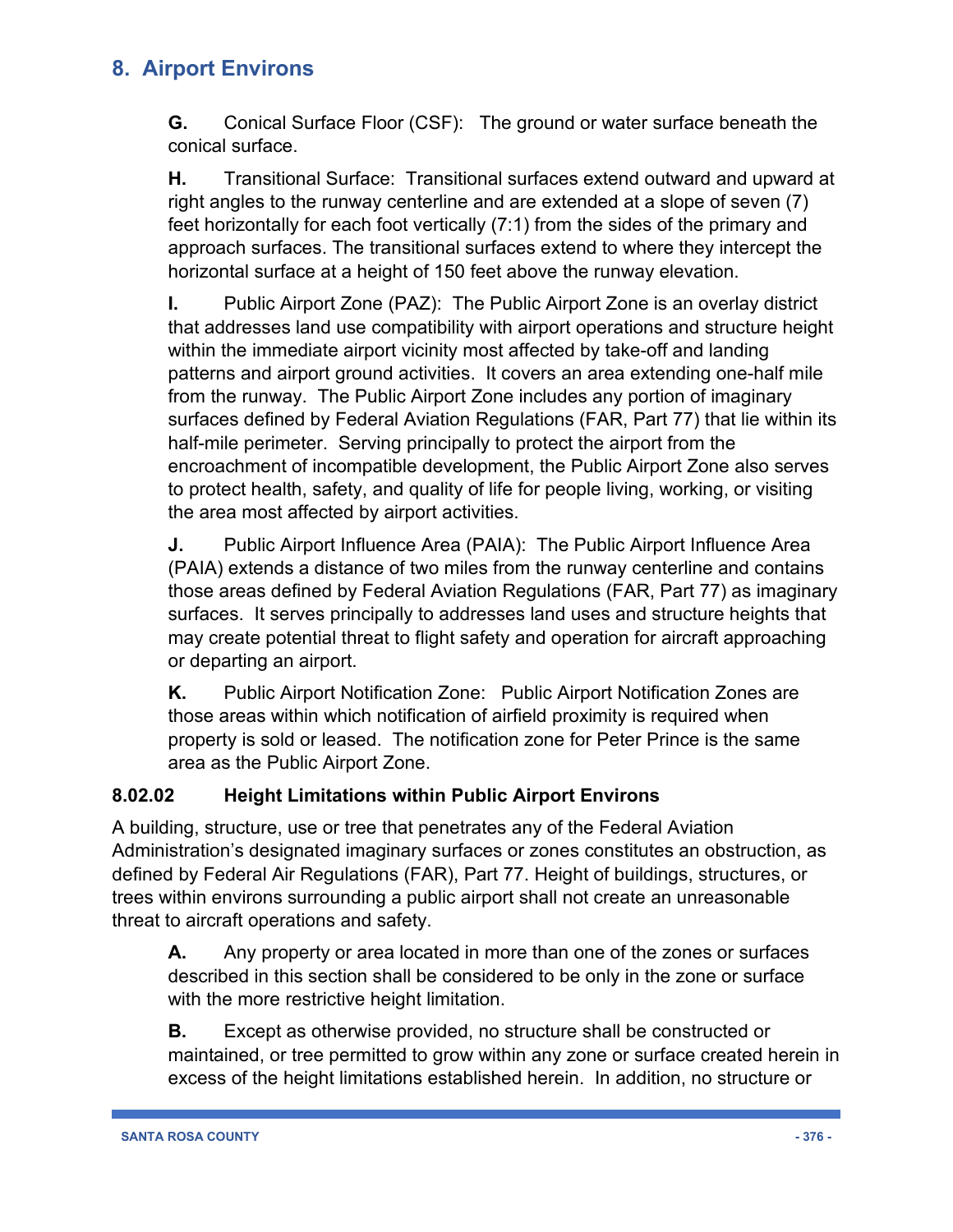obstruction will be permitted within Santa Rosa County that could potentially change minimum obstruction clearance altitude, minimum descent altitude or a decision height.

**C.** A structure or tree will not exceed 35 feet in height; or, if greater than 35 feet in height, will not penetrate the approach, transitional, horizontal, or conical surface zones of the airport for any existing or planned approaches as defined by FAR, Part 77. The height of structures and trees within a Public Airport Environ shall comply with restrictions set forth in Table 8-1.

### **Table 8-1**

| <b>Structure Type</b>                                                                              | <b>Runway</b><br><b>Protection</b><br>Zone (RPZ) | <b>Approach</b><br><b>Surface</b><br><b>Floor</b> | <b>PAZ</b>                      | <b>PAIA</b> |
|----------------------------------------------------------------------------------------------------|--------------------------------------------------|---------------------------------------------------|---------------------------------|-------------|
| Single Family Residential<br>Structure                                                             | Structure Not<br>Allowed                         | $\mathbf 1$                                       | $\overline{1}$                  | 1           |
| <b>Multiple Family Residential</b><br>Structure                                                    | Structure Not<br>Allowed                         | $\mathbf 1$                                       | <b>Structure Not</b><br>allowed | 1           |
| Non-Residential (Habitable<br>Space)                                                               | Structure Not<br>Allowed                         | $\mathbf 1$                                       | $\overline{1}$                  | 1           |
| Non-Residential Façade (Non-<br>Habitable Space), Steeples,<br>Chimneys, Smoke Stacks              | Structure Not<br>Allowed                         | 50'                                               | 50'                             | 1           |
| <b>Communication Towers/Radio</b><br>or TV Transmission Towers                                     | <b>Structure Not</b><br>Allowed                  | <b>Structure Not</b><br>allowed                   | Structure Not<br>allowed        | 150'        |
| <b>Water Tower</b>                                                                                 | <b>Structure Not</b><br>Allowed                  | <b>Structure Not</b><br>allowed                   | 50'                             | 150'        |
| Above Ground Local Utility or<br>Electric Service Lines, Small<br>Wind Energy Systems <sup>2</sup> | Structure Not<br>Allowed                         | $\mathbf 1$                                       | 50'                             | 75'         |
| Regional Electric Transmission<br>Lines <sup>2</sup>                                               | <b>Structure Not</b><br>Allowed                  | <b>Structure Not</b><br>Allowed                   | <b>Structure Not</b><br>Allowed | 150'        |

### **Height Restrictions for Peter Prince Airport Environ**

 $1$  Height restricted by applicable zoning category unless otherwise restricted by this ordinance.

2Utility or electric distribution or transmission lines in place prior to July 2013 that are non-conforming with regard to height may be replaced so long as the non-conformity is not increased.

### **8.02.03 New Public or Private Airports**

Development or expansion of any public or private airport, airfield, or landing strip, developed or expanded after the effective date of this Chapter, requires the establishment of a public airport overlay zone (PAZ) through an ordinance adopted by the County Commission. Airports or runways shall only be located on property assigned an Industrial zoning category on the official zoning map. Airports owned or controlled by a military branch are not public airports for the purposes of this Chapter.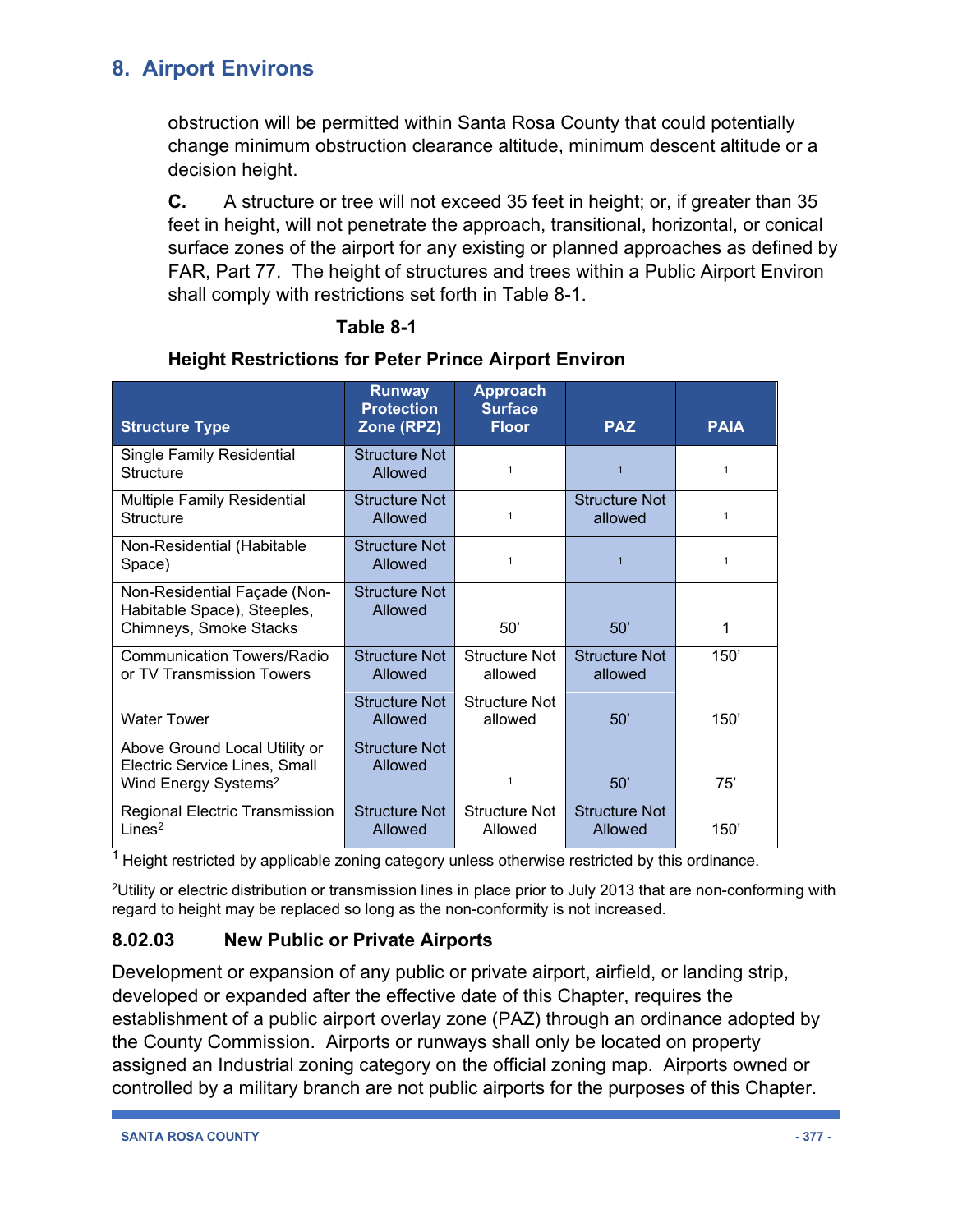All new public or private airports, heliports, or landing fields shall be designed so that the incidence of aircraft passing near preexisting dwellings or places of public assembly is minimized. New public or private airports shall be located in areas where air traffic will not expose residential uses to more than 55 decibel (day/night average) noise levels.

### **8.02.04 Use Restrictions**

Notwithstanding any provision of Chapter Two of this ordinance, the permitted land use for any property within a Public Airport Zone or Public Airport Influence Area shall be modified as set forth in Table 8-2.

**A.** Any property or area located in more than one of the zones or surfaces described in Section 8.02.00 shall be considered only in the zone or surface with the more restrictive or limited use.

**B.** Incompatible Uses or Activities: Uses or activities determined to be incompatible with airport operations, or contribute to a potential threat to flight safety, are prohibited within the designated zone or surface. An "N" appearing under a zone or surface category in Table 8-2 means that the use or activity is incompatible and not allowed.

**C.** Compatible Uses or Activities: Chapter Two provides generalized description of permitted uses and activities for each zoning category. Table 8-2 provides a more detail description of uses and activities that are determined to be compatible with airport operations and aircraft flight safety for public airports. A land use is a permissible use within an airport zone or imaginary surface category if such use is allowed within the underlying zoning category, as defined in Chapter Two, and if denoted as a compatible use within Table 8-2. A land use is compatible in an airport zone or imaginary surface if denoted by a "Y" in Table 8-2.

**D.** Conditional Uses or Activities: Certain land uses are incompatible with and prohibited within an airport environ zone or surface except when a development complies with conditions or specific development standards that create compatibility. Land uses denoted with a "C" in Table 8-2 are not allowed unless determined to be compliant with conditional use criteria set forth in Section 8.02.05.

### **Table 8-2**

#### **Use Restrictions within Public Airport Environs Zones and Surfaces**

| <b>Land Use</b>               | <b>RPZ</b> | ASF | PAZ | PAIA |
|-------------------------------|------------|-----|-----|------|
| Residential                   |            |     |     |      |
| <b>Single Family Dwelling</b> |            |     |     |      |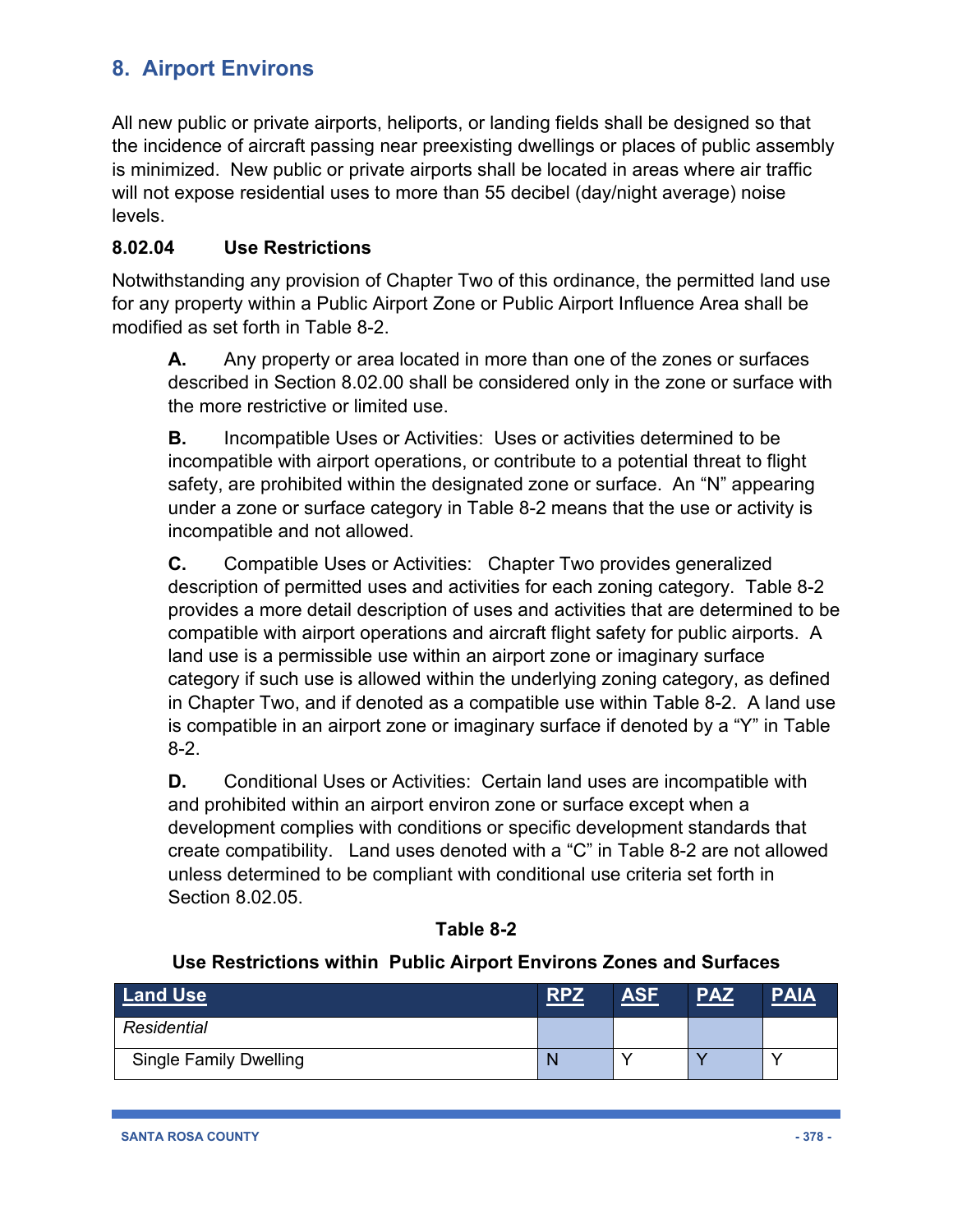| <b>Land Use</b>                                                                                                                                                                                     | <b>RPZ</b>     | <b>ASF</b> | <b>PAZ</b>     | <b>PAIA</b>  |
|-----------------------------------------------------------------------------------------------------------------------------------------------------------------------------------------------------|----------------|------------|----------------|--------------|
| Multifamily Dwellings, Including Duplexes                                                                                                                                                           | N              | N          | N              | Y            |
| <b>Transient Lodging Including Hotels And Group</b><br>Quarters                                                                                                                                     | N              | N          | Y              | Y            |
| Industrial/Manufacturing                                                                                                                                                                            |                |            |                |              |
| Food And Kindred Products;                                                                                                                                                                          | N              | N          | Y              | Y            |
| <b>Textile Mill Products</b>                                                                                                                                                                        | N              | N          | Y              | Y            |
| Any Use Industrial Activity Generating Smoke Or<br>Steam Reaching 150 Feet Above Ground Level                                                                                                       | N <sub>1</sub> | N          | $\overline{N}$ | $\mathsf{C}$ |
| Apparel& Other Finished Products Made From<br><b>Fabrics and Similar Material</b>                                                                                                                   | N              | N          | Y              | Y            |
| <b>Chemicals &amp; Allied Products Activities;</b>                                                                                                                                                  | N              | N          | $\mathsf{C}$   | $\mathsf{C}$ |
| Petroleum Refining & Related Industries                                                                                                                                                             | N              | N          | $\overline{Y}$ | Y            |
| <b>Rubber &amp; Misc. Plastic Products</b>                                                                                                                                                          | N              | N          | $\mathsf{C}$   | $\mathsf{C}$ |
| Lumber & Wood Products; Furniture & Fixtures;<br>Paper And Allied Products; Printing & Publishing;<br>Stone, Clay & Glass Products; Primary Metal<br>Industries; Fabricated Metal Products; Product |                |            |                |              |
| Assembly; Motor Freight                                                                                                                                                                             | N              | N          | Y              | Y            |
| Professional, Scientific & Control Instruments                                                                                                                                                      | N              | N          | Y              | Y            |
| <b>Printing And Publishing</b>                                                                                                                                                                      | N              | Y          | Y              | Y            |
| Aerospace Product, Parts Manufacturing, Or<br><b>Related Activities</b>                                                                                                                             | N              | N          | Y              | Y            |
| <b>Business and Professional Services</b>                                                                                                                                                           |                |            |                |              |
| Hospitals, Medical Offices                                                                                                                                                                          | N              | N          | C, 1           | Y            |
| <b>Communications And Utilities</b>                                                                                                                                                                 |                |            |                |              |
| <b>Telecommunication Towers</b>                                                                                                                                                                     | N <sub>1</sub> | N          | $\mathsf{N}$   | Y            |
| Water Impoundments; Wet Stormwater Ponds                                                                                                                                                            | N              | N          | Y              | Y            |
| Agriculture                                                                                                                                                                                         |                |            |                |              |
| Aviaries; Pigeonry Including Pigeon Lofts Or Racing                                                                                                                                                 | N              | N          | N              | y            |
| <b>Outdoor Aquaculture And Fish Hatcheries</b>                                                                                                                                                      | N <sub>1</sub> | N          | C,2            | Y            |
| <b>Agriculture Except Livestock</b>                                                                                                                                                                 | Y              | Y          | Y              | Y            |
| Livestock Farming; Animal Productions; Animal<br>Breeding; Kennels                                                                                                                                  | N              | C          | Y              | Y            |

ı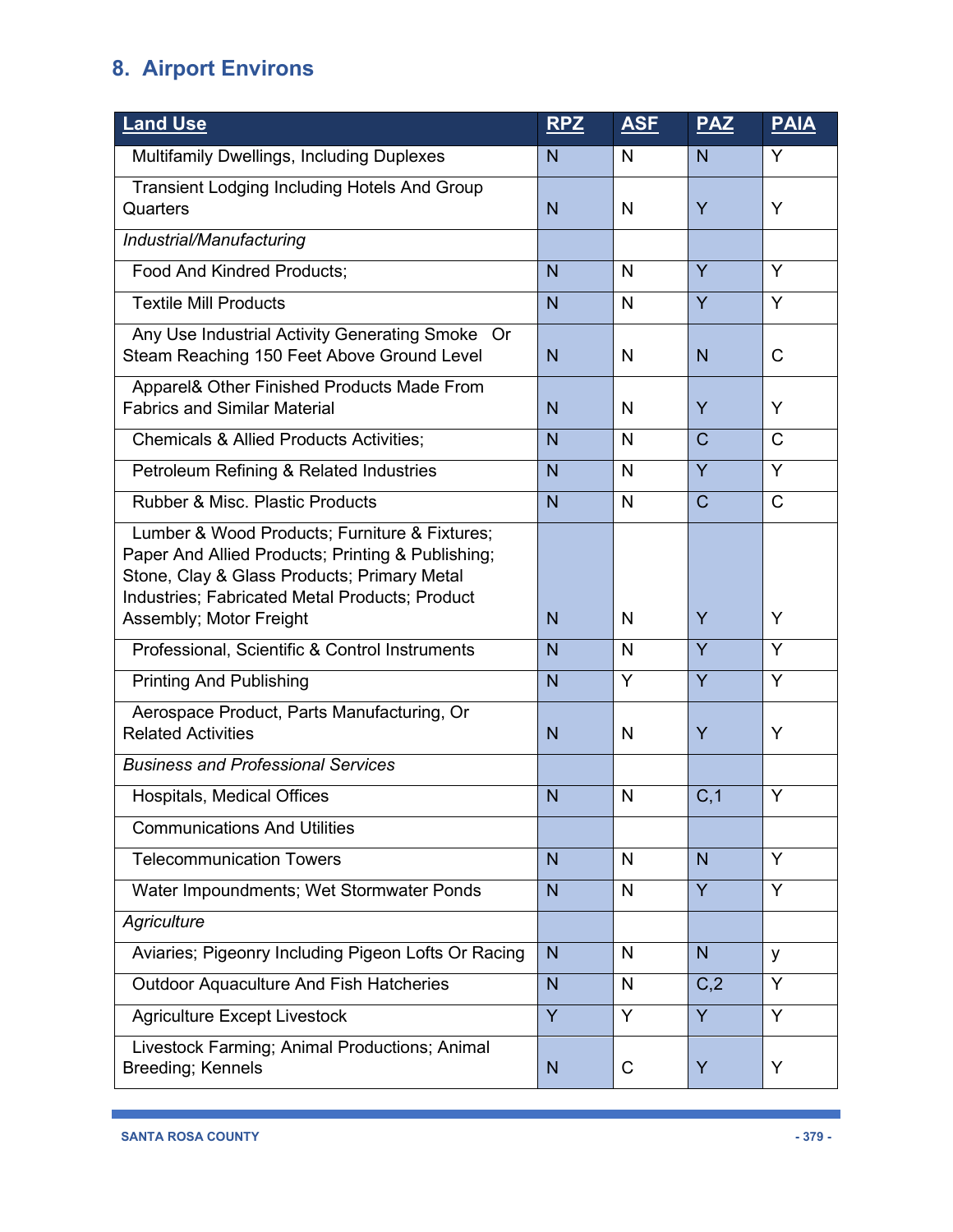| <b>Land Use</b>                                                                                                                              | <b>RPZ</b> | <b>ASF</b>   | <b>PAZ</b>   | <b>PAIA</b> |
|----------------------------------------------------------------------------------------------------------------------------------------------|------------|--------------|--------------|-------------|
| Crop Farming Requiring Disturbance of Soil                                                                                                   | N          | Y            | Y            | Y           |
| <b>Forestry Activities</b>                                                                                                                   | N          | $\mathsf{C}$ | Y            | Y           |
| Exotic Farm Animals (Ostrich, Emus, Alpaca, etc.)                                                                                            | N          | $\mathsf{N}$ | $\mathsf{N}$ | Y           |
| Mining and Extraction                                                                                                                        |            |              |              |             |
| Mining Activities (Including Borrow Pits)                                                                                                    | N          | Y            | Y            | Y           |
| Commercial/Retail Trade                                                                                                                      |            |              |              |             |
| Wholesale Trade; Building Material; Hardware;<br>Farm Equipment (Retail); Auto, Marine, Aviation<br>(Retail)                                 | N          | Y            | Y            | Y           |
| General Merchandise (Retail); Food Retail; Apparel<br>And Accessories(Retail); Shopping Centers                                              | N          | N            | Y            | Y           |
| Furniture; Home Furnishings (Retail)                                                                                                         | N          | $\mathsf{N}$ | Y            | Y           |
| Eating & Drinking Establishments                                                                                                             | N          | $\mathsf{N}$ | Y            | Y           |
| <b>Fire Work Sales</b>                                                                                                                       | N          | N            | Y            | Y           |
| <b>Warehousing And Storage Services</b>                                                                                                      | N          | Y            | Y            | Y           |
| <b>Personal &amp; Business Services</b>                                                                                                      |            |              |              |             |
| Finance; Real Estate; Insurance; Personal Services;<br><b>Business Services; Professional Services; Indoor</b><br><b>Recreation Services</b> | N          | N            | Y            | Y           |
| <b>Repair Services; Contract Construction Services</b>                                                                                       | N          | Y,4          | Y            | Y           |
| <b>Automobile Service Stations</b>                                                                                                           | N          | $\mathsf{N}$ | Y            | Y           |
| Conservation                                                                                                                                 |            |              |              |             |
| <b>Wetland Mitigation</b>                                                                                                                    | N          | N            | Y            | Υ           |
| Nature Exhibits, Zoos                                                                                                                        | N          | N            | Y            | Y           |
| Public, Public Assembly, Quasi-Public Services                                                                                               |            |              |              |             |
| <b>Government Services</b>                                                                                                                   | N          | N            | Y            | Y           |
| Educational Services (Including Private Schools);<br><b>Cultural Activities: Libraries</b>                                                   | N.         | N            | $\mathsf{C}$ | Y           |
| Civic Or Non-Profit Social Organizations                                                                                                     | N          | N            | Y            | Y           |
| Cemeteries                                                                                                                                   | N          | N            | Y            | Y           |
| Religious Buildings; Chapels                                                                                                                 | N          | N            | Y            | Y           |
| Public Assembly                                                                                                                              | N.         | N            | $\mathsf{C}$ | Y           |

ı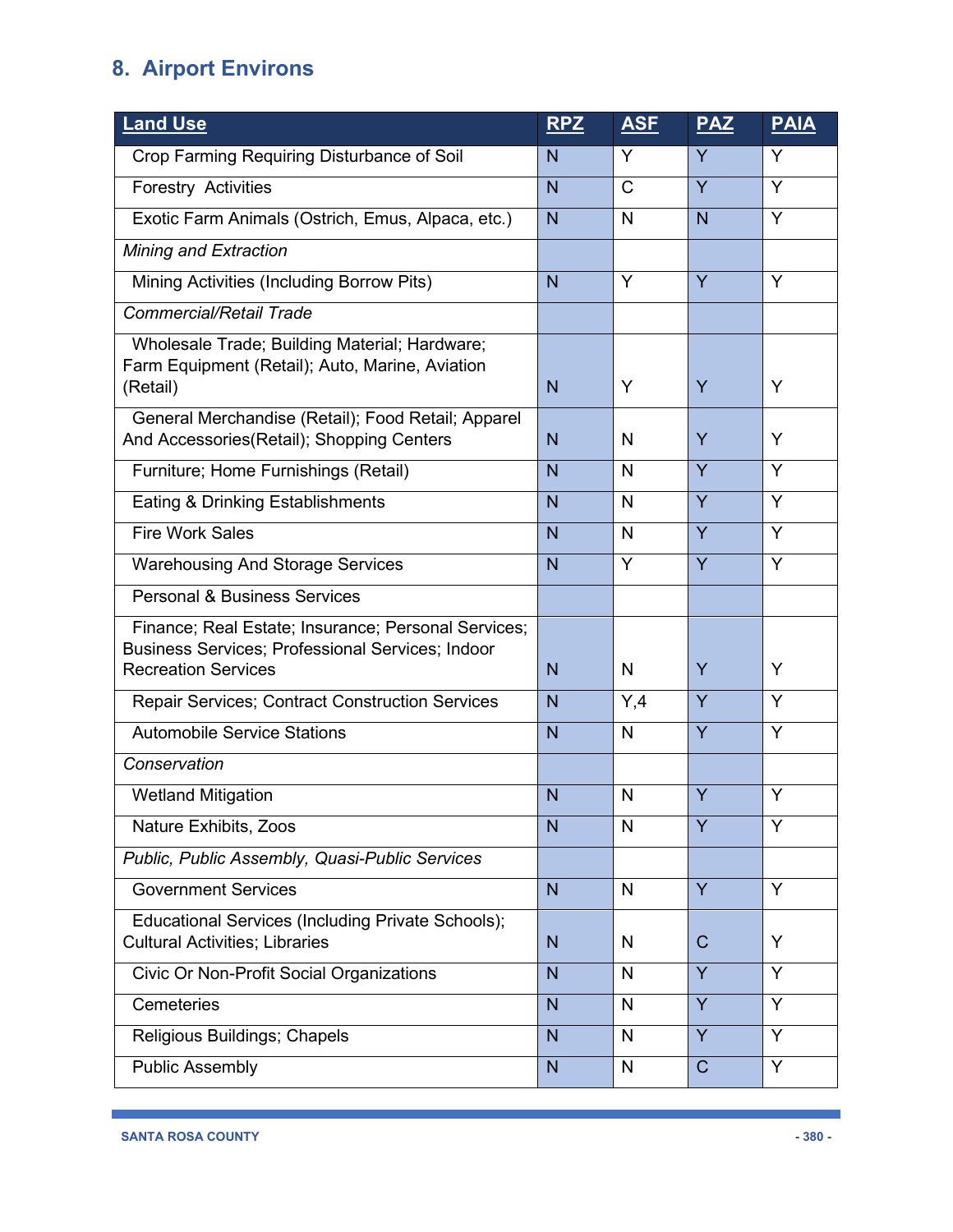| <b>Land Use</b>                                                        | <b>RPZ</b>     | <b>ASF</b>   | <b>PAZ</b>     | <b>PAIA</b>  |
|------------------------------------------------------------------------|----------------|--------------|----------------|--------------|
| <b>Outdoor Recreation And Entertainment</b>                            |                |              |                |              |
| Playground; Neighborhood Parks                                         | $\overline{N}$ | $\mathsf{C}$ | Y              | Y            |
| <b>Community &amp; Regional Parks</b>                                  | $\overline{N}$ | N            | Y              | Y            |
| Spectator Sports Including Arenas Or Stadiums                          | $\overline{N}$ | $\mathsf{N}$ | Y              | Y            |
| Golf Courses; Driving Ranges (no lighted facilities)                   | $\overline{N}$ | $\mathsf{N}$ | Y              | Y            |
| <b>Lighted Golf Courses; Driving Ranges</b>                            | $\overline{N}$ | $\mathsf{N}$ | $\overline{N}$ | Y            |
| <b>Riding Stables; Equestrian Facilities</b>                           | N              | N            | Y              | Y            |
| Entertainment Assembly; Amphitheater; Music Shell                      | $\overline{N}$ | N.           | $\overline{N}$ | Y            |
| Amusement Or Theme Parks; Miniature Golf, Go-<br>Carts                 | N              | N            | Y              | Y            |
| Resorts And Campgrounds; RV Parks                                      | $\overline{N}$ | N            | $\overline{Y}$ | Y            |
| Outdoor Gun Clubs, Shooting Or Archery Ranges                          | N              | N            | N              | $\mathsf{C}$ |
| Movie Theatres, Live Theatre, Auditoriums, Concert<br>Halls            | N              | N            | N              | Y            |
| Outdoor Movie Theatres, Light/Laser Shows                              | $\overline{N}$ | N            | $\mathsf{C}$   | $\mathsf{C}$ |
| Transportation, Communication And Utilities                            |                |              |                |              |
| Wet stormwater ponds                                                   | $\overline{N}$ | Y            | $\overline{N}$ | Y            |
| <b>Railroads</b>                                                       | $\overline{N}$ | Y            | Y              | Y            |
| <b>Automobile Or Truck Parking</b>                                     | $\overline{N}$ | $\mathsf{C}$ | Y              | Y            |
| <b>Unpaved Local Streets</b>                                           | $\overline{C}$ | Y            | Y              | Y            |
| <b>Highways And Paved Streets</b>                                      | $\overline{N}$ | $\mathsf{C}$ | $\overline{Y}$ | Y            |
| Solid Waste Disposal (Landfills, Incineration, Etc.)                   | $\overline{N}$ | $\mathsf{N}$ | N              | $\mathsf{N}$ |
| Construction and Demolition (C&D) Debris Disposal<br><b>Facilities</b> | N              | N            | $\overline{N}$ | Y            |
| <b>Land Clearing Debris Disposal Facilities</b>                        | N              | N            | N              | Y            |

**1.**Must be located outside any existing or future noise zone with a 55DNL or greater.

**2.**Must identify actions to be taken to avoid attracting birds which could be a hazard to aircraft.

**3.**Uses permitted within ASF subject to the following maximum Floor Area Ratios (FAR):

Wholesale Trade – FAR 0.28

Auto, Marine, Aviation (Retail) – FAR 0.14

Lumber Yards – FAR 0.20

Hardware/paint and farm equipment stores – FAR 0.12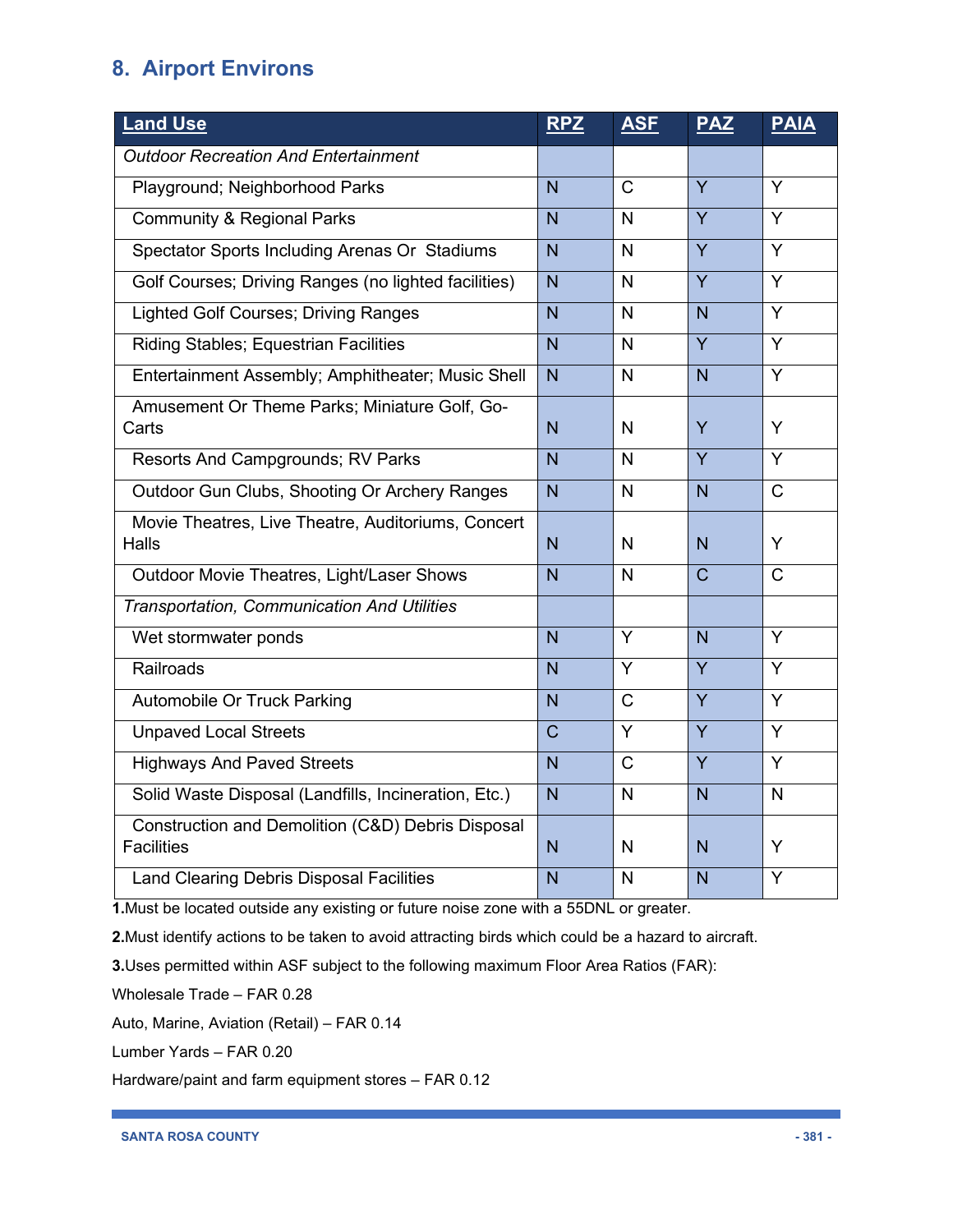**4.**Uses permitted within ASF subject to the following maximum Floor Area Ratios (FAR):

FAR 0.11

### **Abbreviations/Acronyms Associated with Table 8-2**

- RPZ runway protection zone for public airfield
- ASF approach surface floor
- PAZ public airport zone
- PAIA public airport influence area
- C conditional use
- N Use located in a zone or surface is incompatible with airport activities and Is prohibited.
- Y Use is compatible within the zone or surface indicated.

### **8.02.05 Conditional Use Criteria**

This subsection section is used in conjunctions with Table 8-2 for the purposes of placing regulatory conditions on proposed development or uses to establish land use compatibility with public airport operations. This criteria is to be applied to those land uses denoted under a zone or surface as a conditional use.

**A.** The site size, dimensions, location, topography and access are adequate for the needs of the proposed use, considering the proposed building mass, parking, and traffic as well as noise, vibration, odor or dust generated by airport activities.

**B.** The negative impacts of the proposed use on aircraft flight safety and on the use of airport facilities can be mitigated through application of other Code standards, or other reasonable conditions of approval. A property owner demonstrates that exhaust, emissions, light, glare, or dust will not reduce the effective use of the airport or increase risk for hazards or accidents within the Public Airport Zone.

**C.** All required public facilities have adequate capacity to serve the proposal.

### **8.03.00 MILITARY AIRPORT ZONES AND SURFACES**

#### **8.03.01 Airport Zones and Surfaces**

The following definitions describe special zones within, adjacent to or near a military airport. These special zones are used to protect specific airspace areas or specific ground areas within the military airport environ.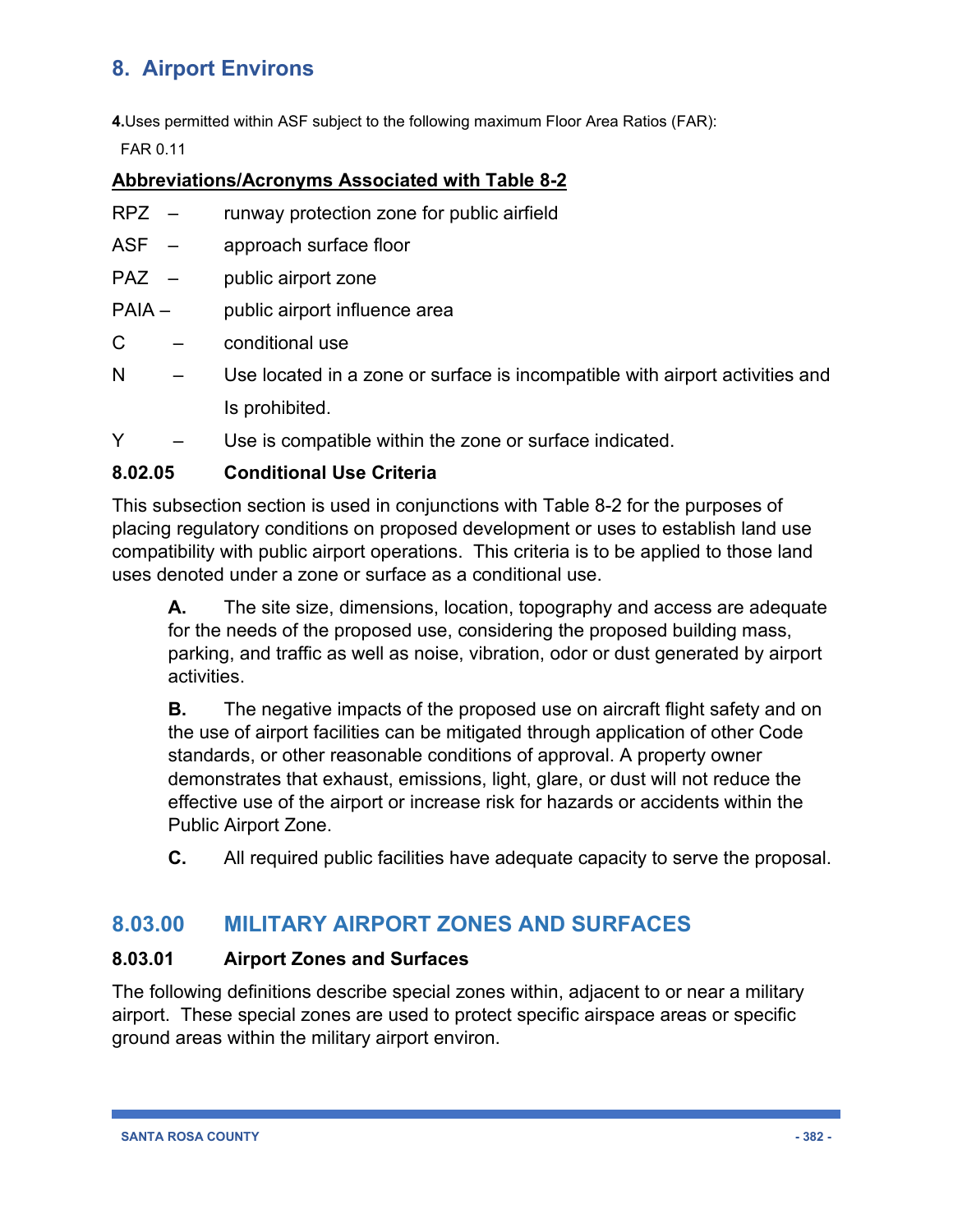**A.** Accident Potential Zone 1: Accident Potential Zone (APZ) 1 is an area beyond the clear zone that exhibits a measurable potential for accidents relative to the clear zone. The APZ may curve to follow flight tracks.

**B.** Accident Potential Zone 2: APZ 2 is an area beyond APZ 1 that exhibits a measurable potential for aircraft accidents relative to APZ 1 or the clear zone. The APZ may curve to follow flight tracks.

**C.** Approach Surface: The area longitudinally centered on each runway centerline, with an inner boundary 200 feet from the end of the runway and the same width as the primary surface then extending outward for a distance of 50,000 feet expanding uniformly in width to 16,000 feet at the outer boundary. Height limits within the approach surface commence at the height of the runway end and increases at the rate of one foot vertically for every 50 feet horizontally for a distance of 25,000 feet at which point it remains level at 500 feet above airport elevation to the outer boundary.

**D.** Clear Zone: The clear zone is an area immediately beyond the end of a runway and exhibits the greatest potential for occurrence of aircraft accidents.

**E.** Conical Surface: A surface extending from the periphery of the inner horizontal surface outward and upward at a slope of 20:1 for a horizontal distance of 7,000 feet to a height of 500 feet above the established airfield clearance.

**F.** Inner-Horizontal Surface: The area encompassing the runway, primary surface and clear zone with an outer perimeter formed by swinging arcs from the end of each runway centerline and connecting adjacent arcs by lines tangent to these arcs. The radius of the arcs are 7,500 feet. No structure or obstruction will be permitted in the inner-horizontal surface of a greater height than 150 feet above airport elevation.

**G.** Military Airport Zone (MAZ): The Military Airport Zone (MAZ) is an overlay district providing regulatory measures and zoning standards to achieve land use compatibility and protection of public health and safety in the areas exposed to impacts generated by military flight or ground activities occurring at, near, or above military airports.

For Naval Air Station Whiting Field North and South, and for Naval Outlying Landing Fields Spencer, Harold, Santa Rosa, Site X, and Pace, the MAZ boundaries extend one half mile from the perimeter of each airfield and encompass all Air Installation Compatible Use Zones (AICUZ) and noise zones. For NOLF Choctaw, MAZ boundaries are as depicted on the attached map which is incorporated as part of the MAZ overlay to the Zoning Map.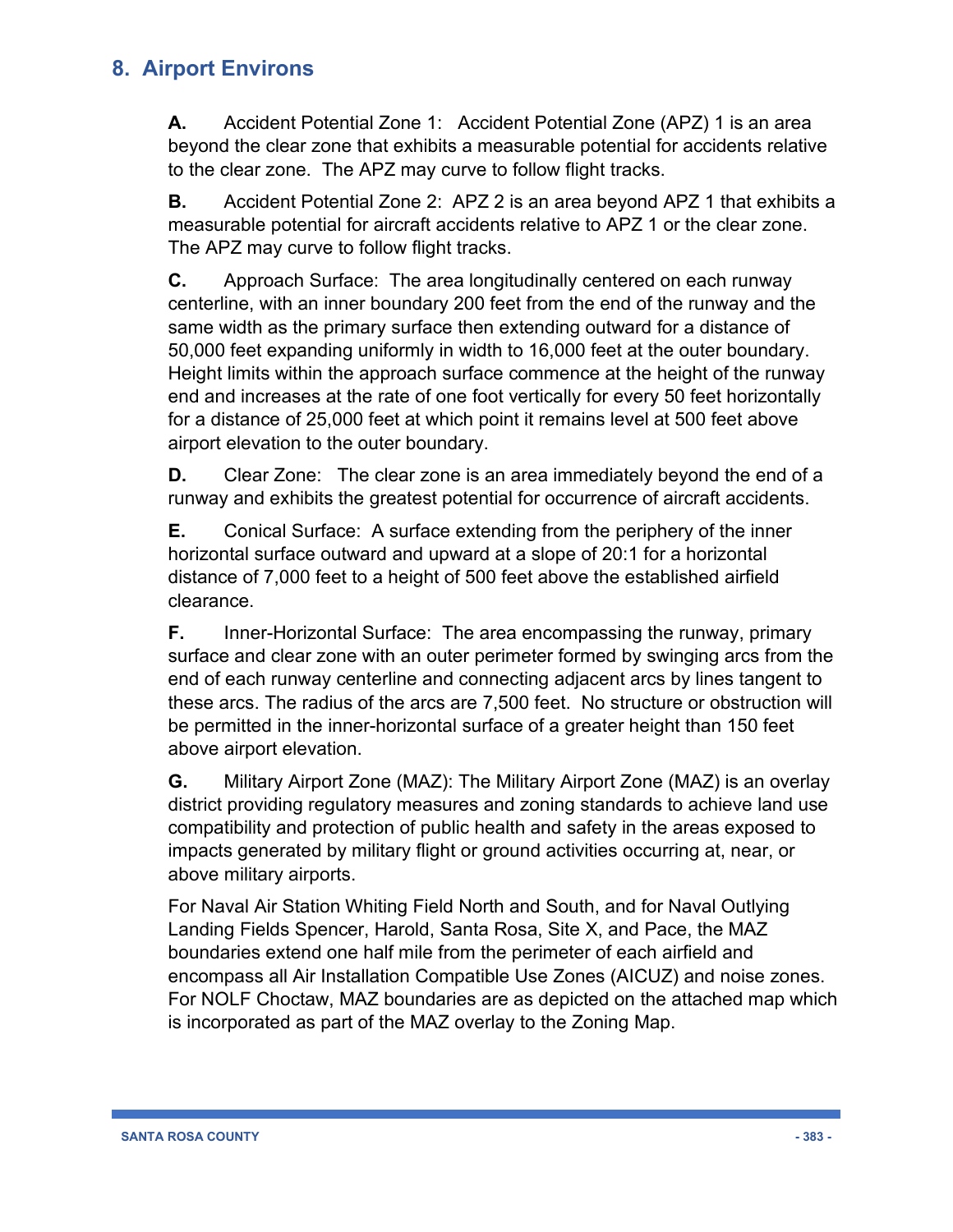For Eglin Air Force Base, the MAZ (EAFB MAZ) boundary is as depicted on the attached map which is incorporated as part of the MAZ overlay to the Zoning Map.

**H.** Military Airport Influence Area (MAIA): An MAIA extends two miles from a runway. It serves principally to addresses land uses and structure heights that may create potential threat to flight safety and operation for aircraft approaching or departing an airport or within a local flight pattern.

**I.** Military Airport Notification Zone: Military Airport Notification Zones are those areas within which notification of airfield proximity is required when property is sold or leased. For Naval Air Station Whiting Field North and South, the notification zone boundaries extend one mile from the perimeter of each airfield. For Naval Outlying Fields Spencer, Harold, Santa Rosa, Site X and Pace, the notification zone boundaries extend one half mile from the perimeter of each airfield. For NOLF Choctaw, the notification zone boundaries encompass that area are as depicted on the attached map which is incorporated as part of the Notification Zones overlay to the Zoning Map. For Eglin Air Force Base, the notification zone boundaries encompass the EAFB MAZ and that area bounded by the East Bay River on the north; the Okaloosa County Lone on the east; Santa Rosa Sound on the south; and the western boundary of sections 8, 16, and 21- in township 2 South and range 26 west, and a line approximately 540 feet north of and parallel to the southern boundary of section 8 in township 2 South and range 26 west on the west.

**J.** Noise Contour: A line connecting points of similar day-night average sound levels measured from a specific noise source.

**K.** Outer-Horizontal Surface: The area extending outward from the outer periphery of the conical surface is 500 feet above airport elevation.

**L.** Primary Surface: An area longitudinally centered on each runway and extending 200 feet beyond the runway end. The width of the primary surface varies for the type of aircraft accommodated as follows:

- **1.** Jets and large turbo-prop aircraft 1,500 feet.
- **2.** Prop and small turbo-prop aircraft 1,000 feet.

**M.** Transitional Surface: The area with an inner boundary formed by the side of the primary surface and the approach surface then extending outward at a right angle to the runway centerline and extended centerline until the height matches the adjoining inner horizontal surface, conical surface and outer horizontal surface height limit. The height limit at the inner boundary is the same as the height limit of the adjoining surface and increases at the rate of one foot vertically for every seven feet horizontally to the outer boundary of the transitional surface, where it again matches the height of the adjoining surface.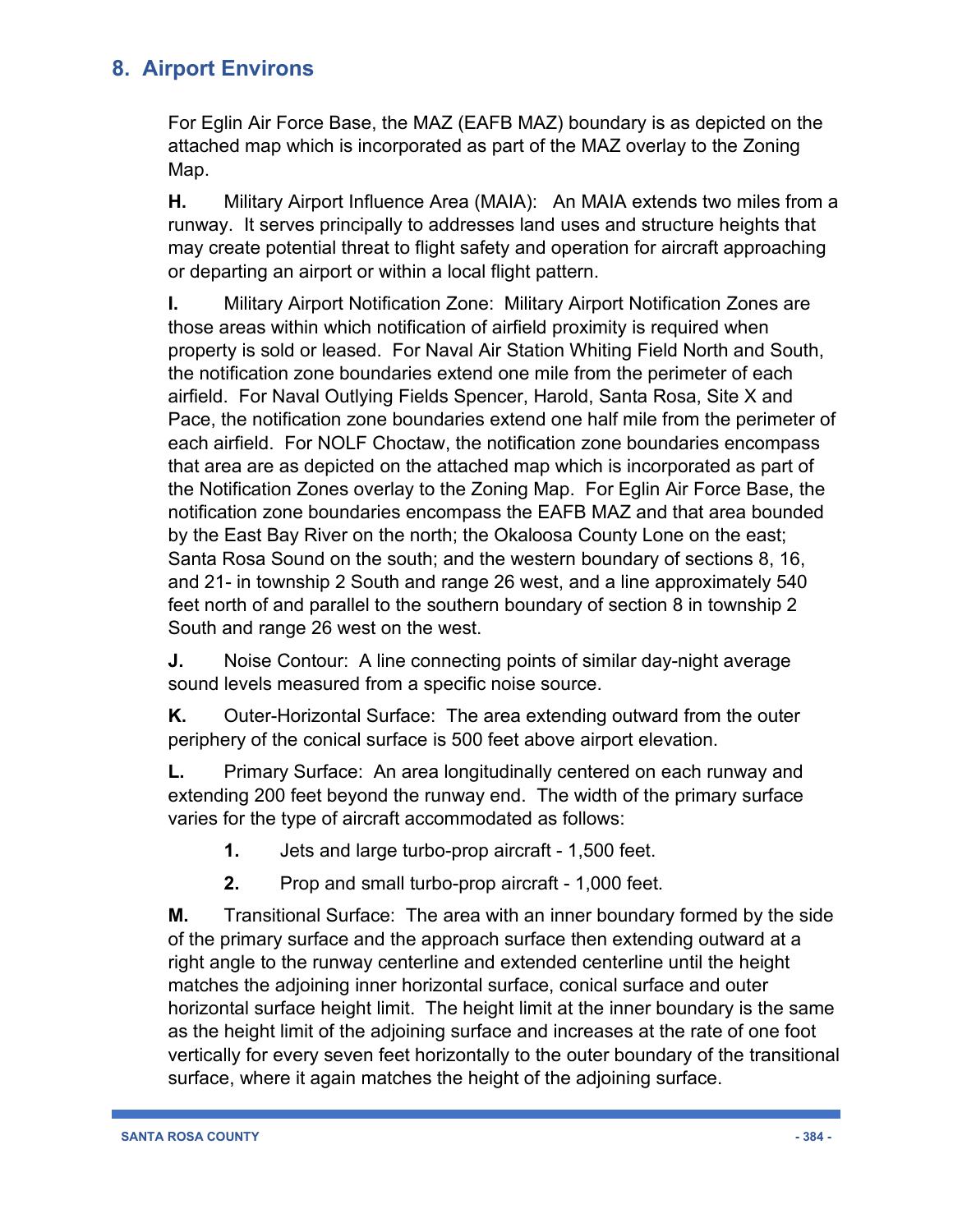### **8.03.02 Height Limitations within Military Airport Environs**

**A.** Any property or area located in more than one of the zones or surfaces described in this section shall be considered to be only in the zone or surface with the more restrictive height limitation.

**B.** Except as otherwise provided, no structure shall be constructed or maintained, or tree permitted to grow within any zone or surface created or referenced herein in excess of the height limitations established herein. In addition, no structure or obstruction will be permitted within Santa Rosa County that could potentially change minimum obstruction clearance altitude, minimum descent altitude or a decision height.

**C.** A structure will not exceed 35 feet in height; or, if greater than 35 feet in height, will not penetrate any existing or planned inner horizontal surface, conical surface, outer horizontal surface, approach clearance surface, or transitional surface established pursuant to FAR, Part 77, for military airports.

**D.** A building, structure, use or tree that penetrates any imaginary surfaces or zones for military airports, as defined by Federal Aviation Regulation, Part 77, constitutes an obstruction. Height of buildings, structures, or trees within military airport environs shall not create an unreasonable threat to aircraft operations and safety. Height limitations established for each designated zones or surfaces for military airport environs are provided within Table 8-3.

| <b>Structure Type</b>                                                                        | <b>Clear Zone</b>                      | APZ <sub>1</sub>                | APZ <sub>2</sub>                | <b>MAZ</b>                      | <b>MAIA</b> |
|----------------------------------------------------------------------------------------------|----------------------------------------|---------------------------------|---------------------------------|---------------------------------|-------------|
| <b>Single Family Residential</b><br><b>Structure</b>                                         | Structure Not<br>Allowed               | 35'                             | 35'                             | 35'                             | 1           |
| <b>Multiple Family Residential</b><br><b>Structure</b>                                       | <b>Structure Not</b><br><b>Allowed</b> | Structure Not<br>Allowed        | Structure Not<br>Allowed        | Structure Not<br>Allowed        | 1           |
| Non-Residential (Habitable<br>Space)                                                         | <b>Structure Not</b><br>Allowed        | 35'                             | 50'                             | 50'                             | $\mathbf 1$ |
| Non-Residential Façade (Non-<br>Habitable Space), Steeples,<br>Chimneys, Smoke Stacks        | <b>Structure Not</b><br><b>Allowed</b> | 35'                             | 50'                             | 50'                             | 1           |
| <b>Communication Towers/Radio</b><br>or TV Transmission Towers                               | Structure Not<br>Allowed               | <b>Structure Not</b><br>Allowed | Structure Not<br>Allowed        | <b>Structure Not</b><br>Allowed | 150'        |
| <b>Water Tower</b>                                                                           | <b>Structure Not</b><br><b>Allowed</b> | <b>Structure Not</b><br>Allowed | <b>Structure Not</b><br>Allowed | <b>Structure Not</b><br>Allowed | 50'         |
| Above Ground Utility or<br>Electric Service Lines, Small<br>Wind Energy Systems <sup>3</sup> | Structure Not<br><b>Allowed</b>        | 50' Rotary                      | 75'                             | 150'                            | 150'        |

### **Table 8-3**

### **Height Restrictions for Military Airport Zones**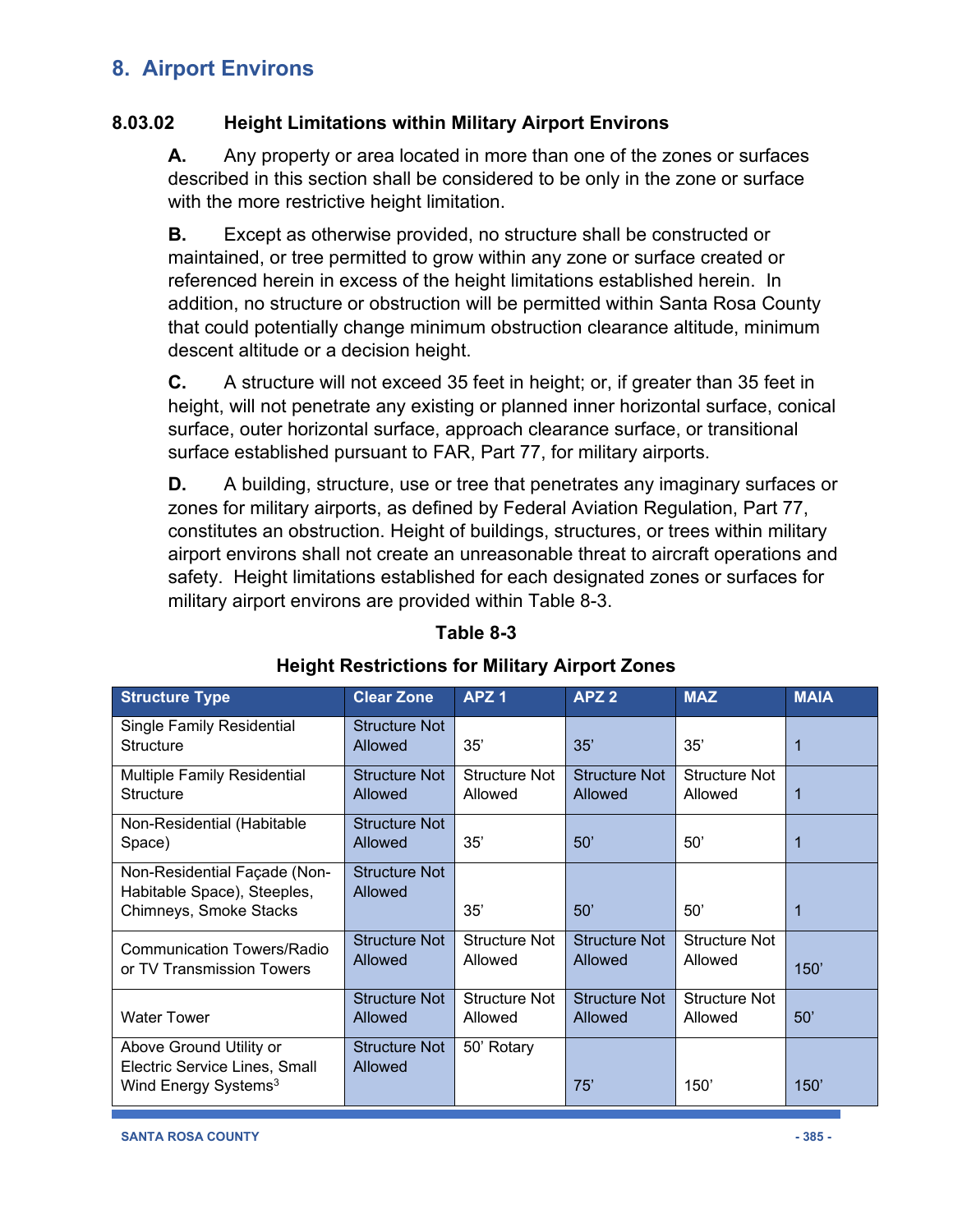|                                |         | 75' Fixed<br>Wing $2$                         |         |      |      |
|--------------------------------|---------|-----------------------------------------------|---------|------|------|
| Regional Electric Transmission |         | Structure Not   Structure Not   Structure Not |         |      |      |
| Lines <sup>3</sup>             | Allowed | Allowed                                       | Allowed | 150' | 150' |

1 Height restricted by applicable zoning category unless otherwise restricted by this ordinance.

2Rotary wing airfields are Spencer, Pace, Harold, Site X, and Santa Rosa. Fixed wing airfields are Whiting, and Choctaw.

3Utility or electric distribution or transmission lines in place prior to July 2013 that are non-conforming with regard to height may be replaced so long as the non-conformity is not increased.

### **8.03.03 Use Restrictions**

Notwithstanding any provision of Chapter Two of this ordinance, the permitted land use for any property within a Military Airport Zone or a Military Airport Influence Area shall be modified as set forth in Table 8-4.

**A.** Any property or area located in more than one of the zones or surfaces described in Section 8.03.00 shall be considered only in the zone or surface with the more restrictive or limited use.

**B.** Incompatible Uses or Activities: Uses or activities determined to be incompatible with airport operations, or contribute to a potential threat to flight safety, are prohibited within the designated zone or surface. An "N" appearing under a zone or surface category in Table 8-4 means that the use or activity is incompatible and not allowed in that zone or area.

**C**. Compatible Uses or Activities: Chapter Two provides generalized description of permitted uses and activities for each zoning category. Table 8-4 provides a more detail description of uses and activities that are determined to be compatible with airport operations and aircraft flight safety. A "Y" appearing under a zone or surface category in Table 8-4 means that the use or activity is permitted if the property or area is assigned a zoning category pursuant to Chapter Two and a future land use designation pursuant to the Future Land Use Map of the Comprehensive Plan.

**D**. Conditional Uses or Activities: The land uses permitted Chapter Two are incompatible with and prohibited within a zone or surface except if such use complies with conditions or standards creating compatibility. A conditional use established under this section is only allowed where the underlying zoning allows such use pursuant to Chapter Two. Such uses or activities classified as a conditional use are denoted in Table 8-4 by a "C" under the applicable zone or surface. Conditional use criteria or additional development standards are described in Section 8.03.04.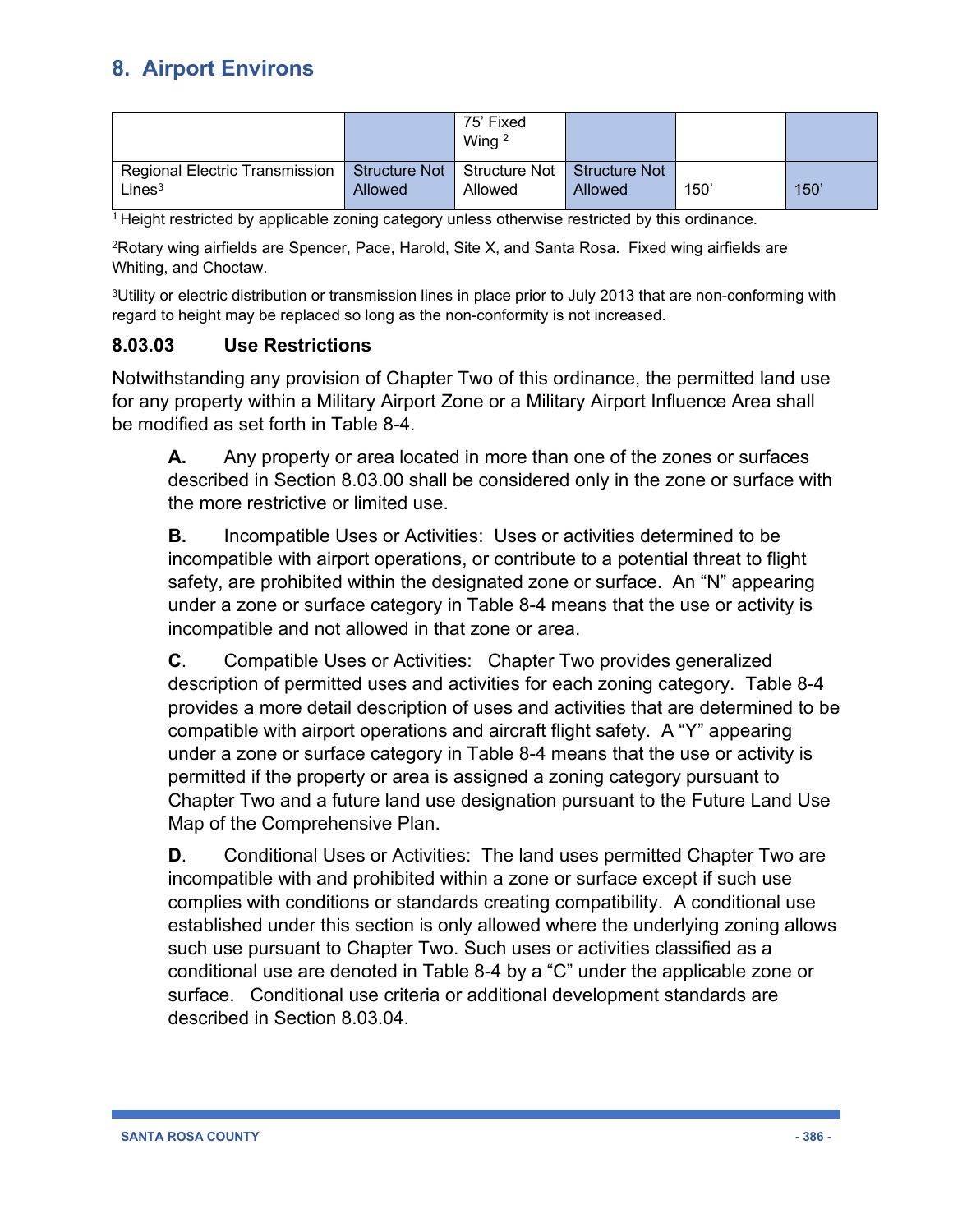### **Table 8-4**

## **Potential Compatible Uses within Military Airport Zones**

| <b>Land Use</b>                                                                                                                                                                                                                        | CZ             | APZ <sub>1</sub> | <b>APZ 2</b>     | <b>MAZ</b>   | <b>MAIA</b>    |
|----------------------------------------------------------------------------------------------------------------------------------------------------------------------------------------------------------------------------------------|----------------|------------------|------------------|--------------|----------------|
| <b>Residential</b>                                                                                                                                                                                                                     |                |                  |                  |              |                |
| <b>Single Family Dwelling</b>                                                                                                                                                                                                          | $\overline{N}$ | C, 1             | C <sub>1</sub> 2 | Y            | Y              |
| <b>Multifamily Dwellings, Including Duplexes</b>                                                                                                                                                                                       | N              | N                | N                | N            | Y              |
| <b>Transient Lodging Including Hotels And</b><br><b>Group Quarters</b>                                                                                                                                                                 | N              | N                | N                | Y            | Y              |
| Industrial/Manufacturing                                                                                                                                                                                                               |                |                  |                  |              |                |
| Food And Kindred Products;                                                                                                                                                                                                             | N              | N                | N                | Y            | Y              |
| <b>Textile Mill Products</b>                                                                                                                                                                                                           | $\overline{N}$ | N                | N                | Y            | Y              |
| Any Use Industrial Activity Generating<br>Smoke Or Steam Reaching 150 Feet Above<br><b>Ground Level</b>                                                                                                                                | N              | N                | N                | N            | $\mathsf{C}$   |
| Apparel & Other Finished Products Made<br>from Fabrics and Similar Material;                                                                                                                                                           | N              | N                | N                | Y            | Y              |
| <b>Chemicals &amp; Allied Products</b>                                                                                                                                                                                                 | N              | N                | $\mathsf{C}$     | $\mathsf{C}$ | $\overline{C}$ |
| Petroleum Refining & Related Industries                                                                                                                                                                                                | $\overline{N}$ | N                | $\mathcal{C}$    | $\mathsf{C}$ | $\mathsf{C}$   |
| <b>Rubber &amp; Misc. Plastic Products</b>                                                                                                                                                                                             | N              | $\mathsf{N}$     | $\mathsf{C}$     | $\mathsf{C}$ | $\overline{C}$ |
| Lumber & Wood Products; Furniture &<br><b>Fixtures; Paper And Allied Products; Printing</b><br>& Publishing; Stone, Clay & Glass Products;<br>Primary Metal Industries; Fabricated Metal<br>Products; Product Assembly; Motor Freight; | N              | N                | Y                | Y            | Y              |
| Professional, Scientific & Control<br>Instruments                                                                                                                                                                                      | $\overline{N}$ | N                | N                | Y            | Y              |
| <b>Printing And Publishing</b>                                                                                                                                                                                                         | N              | Y                | Y                | Y            | Y              |
| Aerospace Products, Parts Manufacturing,<br><b>Or Related Activities</b>                                                                                                                                                               | N              | N                | $\mathsf{C}$     | Y            | Y              |
| <b>Services</b>                                                                                                                                                                                                                        |                |                  |                  |              |                |
| <b>Warehousing And Storage Services</b>                                                                                                                                                                                                | N <sub>1</sub> | Y                | Y                | Y            | Y              |
| Hospitals, Medical Offices, Nursing Homes                                                                                                                                                                                              | N <sub>1</sub> | N                | N                | C, 4         | Y              |
| <b>Communications And Utilities</b>                                                                                                                                                                                                    |                |                  |                  |              |                |
| <b>Telecommunication Towers</b>                                                                                                                                                                                                        | N              | N                | N                | N            | Y              |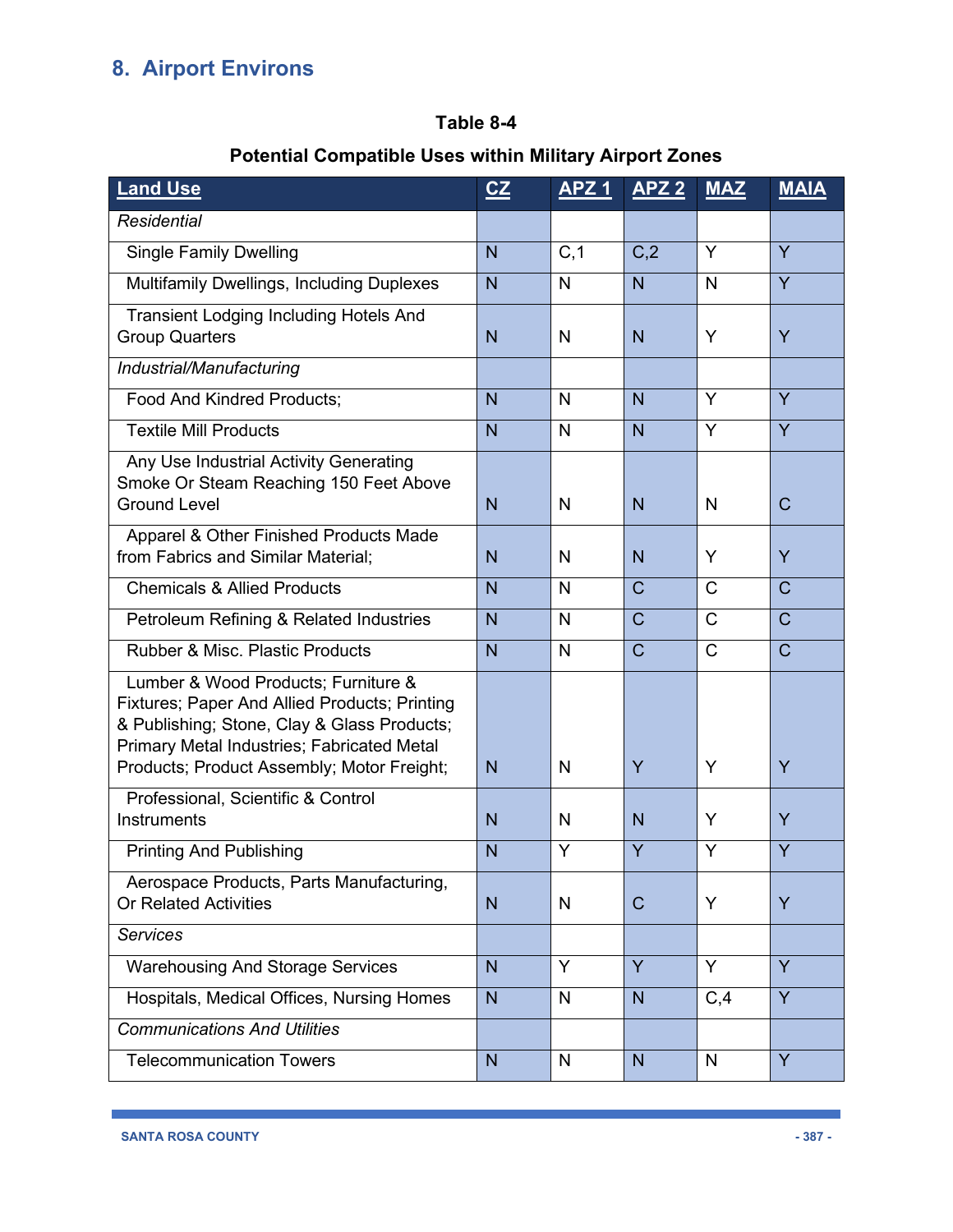| <b>Land Use</b>                                                                                                                | CZ             | <b>APZ1</b>  | <b>APZ 2</b> | <b>MAZ</b> | <b>MAIA</b> |
|--------------------------------------------------------------------------------------------------------------------------------|----------------|--------------|--------------|------------|-------------|
| Water Impoundments; Wet Stormwater<br>Ponds                                                                                    | N              | $\mathsf{C}$ | $\mathsf{C}$ | Y          | Y           |
| Agriculture                                                                                                                    |                |              |              |            |             |
| Aviaries; Pigeonry Including Pigeon Lofts Or                                                                                   |                |              |              |            |             |
| Racing                                                                                                                         | N              | N            | N            | N          | Y           |
| <b>Outdoor Aquaculture And Fish Hatcheries</b>                                                                                 | N              | N            | N            | C, 13      | Y           |
| <b>Agriculture Except Livestock</b>                                                                                            | Y              | Y            | Y            | Y          | Y           |
| Livestock Farming; Animal Productions;<br>Animal Breeding; Kennels                                                             | N              | C, 5         | C, 5         | Y          | Y           |
| Crop Farming Requiring Soil Disturbance                                                                                        | N              | Y            | Y            | Y          | Y           |
| <b>Forestry Activities</b>                                                                                                     | $\overline{N}$ | C            | Y            | Y          | Y           |
| Exotic Farm Animals (Ostrich, Emus, Alpaca,<br>$etc.$ )                                                                        | N              | N            | N            | N          | Y           |
| <b>Mining And Extraction</b>                                                                                                   |                |              |              |            |             |
| Mining Activities (Including Borrow Pits)                                                                                      | N              | Y            | Y            | Y          | Y           |
| <b>Commercial/Retail Trade</b>                                                                                                 |                |              |              |            |             |
| Wholesale Trade; Building Material;<br>Hardware; Farm Equipment (Retail); Auto,<br>Marine, Aviation (Retail)                   | N              | Y,9          | Y,9          | Y          | Ÿ           |
| General Merchandise (Retail); Food Retail;<br>Apparel And Accessories(Retail); Shopping<br>Centers                             | N              | N            | Y, 10        | Y          | Ÿ           |
| Furniture; Home Furnishings (Retail)                                                                                           | N              | N            | $\mathsf{C}$ | Y          | Y           |
| Eating & Drinking Establishments, including<br><b>Outdoor Food Vendors</b>                                                     | N              | N            | Y            | Y          | Y           |
| <b>Fire Work Sales</b>                                                                                                         | N              | N            | N            | Y          | Y           |
| <b>Personal &amp; Business Services</b>                                                                                        |                |              |              |            |             |
| Finance; Real Estate; Insurance; Personal<br>Services; Business Services; Professional<br>Services; Indoor Recreation Services | N              | N            | Y,11         | Y          | Y           |
| <b>Repair Services; Contract Construction</b><br><b>Services</b>                                                               | $\overline{N}$ | Y, 12        | Y, 12        | Y          | Y           |
| <b>Automobile Service Stations</b>                                                                                             | N              | N            | Y            | Y          | Y           |
| Conservation                                                                                                                   |                |              |              |            |             |

ı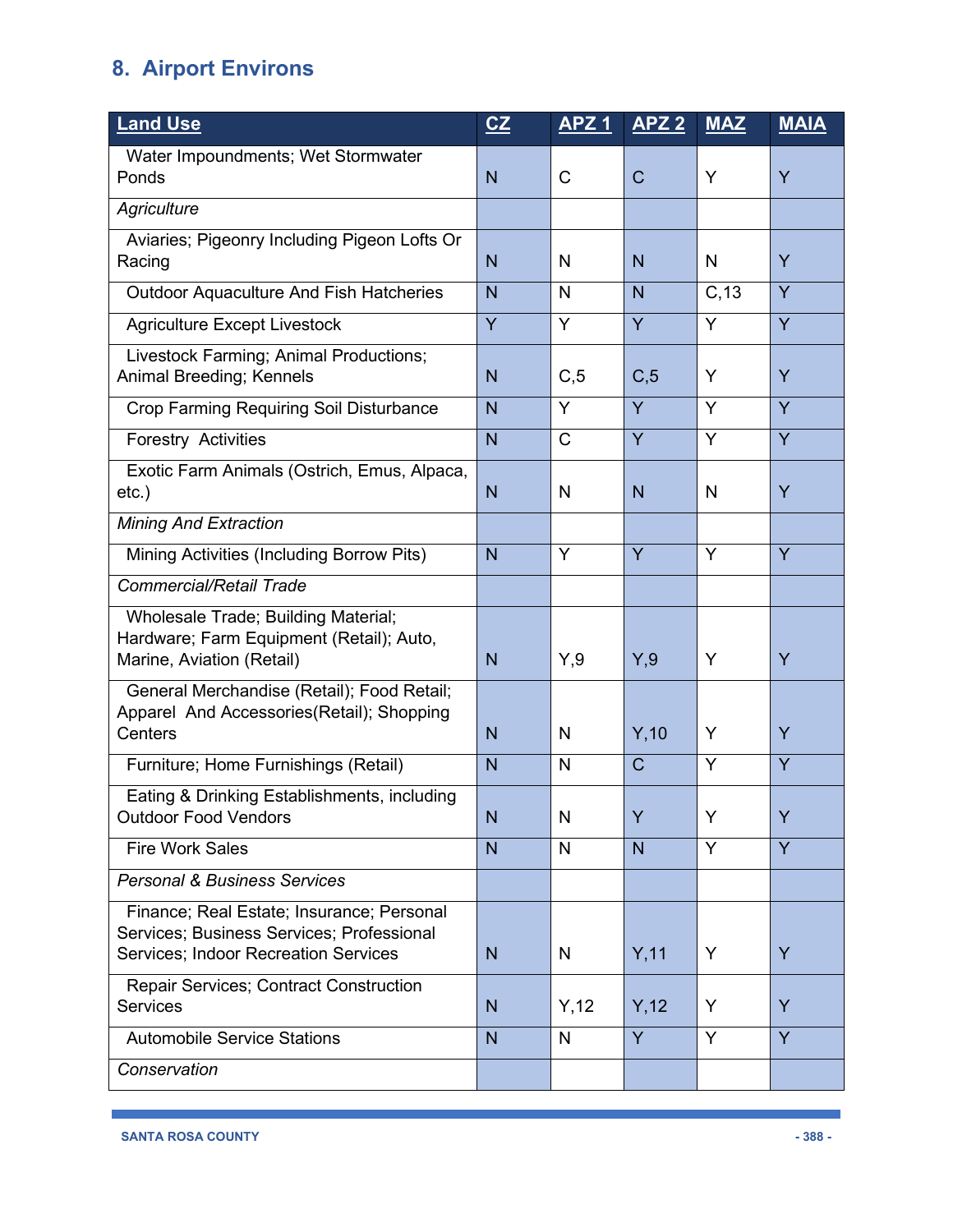| <b>Land Use</b>                                                                            | CZ             | <u>APZ 1</u> | <b>APZ 2</b>   | <b>MAZ</b>   | <b>MAIA</b>  |
|--------------------------------------------------------------------------------------------|----------------|--------------|----------------|--------------|--------------|
| <b>Wetland Mitigation</b>                                                                  | N              | N            | N              | Y            | Y            |
| Nature Exhibits, Zoos                                                                      | N              | N            | N              | Y            | Y            |
| Public, Public Assembly, Quasi-Public<br><b>Services</b>                                   |                |              |                |              |              |
| <b>Government Services</b>                                                                 | $\overline{N}$ | N            | $\overline{N}$ | Y            | Y            |
| <b>Educational Services (Including Private</b><br>Schools); Cultural Activities; Libraries | N              | N            | N              | $\mathsf{C}$ | Y            |
| <b>Civic Or Non-Profit Social Organizations</b>                                            | N              | N            | Y              | Y            | Y            |
| Cemeteries                                                                                 | N              | Y            | Y              | Y            | Y            |
| Religious Buildings; Chapels                                                               | N              | N            | $\overline{N}$ | Y            | Y            |
| <b>Public Assembly</b>                                                                     | N              | N            | N              | N            | Y            |
| <b>Outdoor Recreation And Entertainment</b>                                                |                |              |                |              |              |
| Playground; Neighborhood Parks                                                             | $\overline{N}$ | $\mathsf{C}$ | $\mathsf{C}$   | Y            | Y            |
| <b>Community &amp; Regional Parks</b>                                                      | N              | N            | N              | Y            | Y            |
| Spectator Sports Including Arenas Or<br><b>Stadiums</b>                                    | N              | N            | N              | Y            | Y            |
| Golf Courses; Driving Ranges (no lighted<br>facilities allowed)                            | N              | N            | Y              | Y            | Y            |
| <b>Lighted Golf Courses; Driving Ranges</b>                                                | N              | N            | N              | $\mathsf{N}$ | Y            |
| <b>Riding Stables; Equestrian Facilities</b>                                               | N              | N            | N              | Y            | Y            |
| Entertainment Assembly; Amphitheater;<br><b>Music Shell</b>                                | N              | N            | N              | $\mathsf{N}$ | Y            |
| <b>Amusement Or Theme Parks; Miniature</b><br>Golf, Go-Carts                               | N              | N            | Ÿ              | Y            | Y            |
| Resorts And Campgrounds; RV Parks                                                          | N              | N            | N              | Y            | Y            |
| Outdoor Gun Clubs, Shooting Or Archery<br>Ranges                                           | N              | N            | N              | N            | $\mathsf{C}$ |
| Movie Theatres, Live Theatre, Auditoriums,<br><b>Concert Halls</b>                         | N              | N            | N              | N            | Y            |
| Outdoor Movie Theatres, Light/Laser Shows                                                  | N              | N            | N              | N            | $\mathsf{C}$ |
| Transportation, Communication And Utilities                                                |                |              |                |              |              |
| Wet stormwater ponds                                                                       | N              | N            | N              | $\mathsf{N}$ | Y            |
| Railroads                                                                                  | N              | Y            | Y              | Y            | Y            |

ı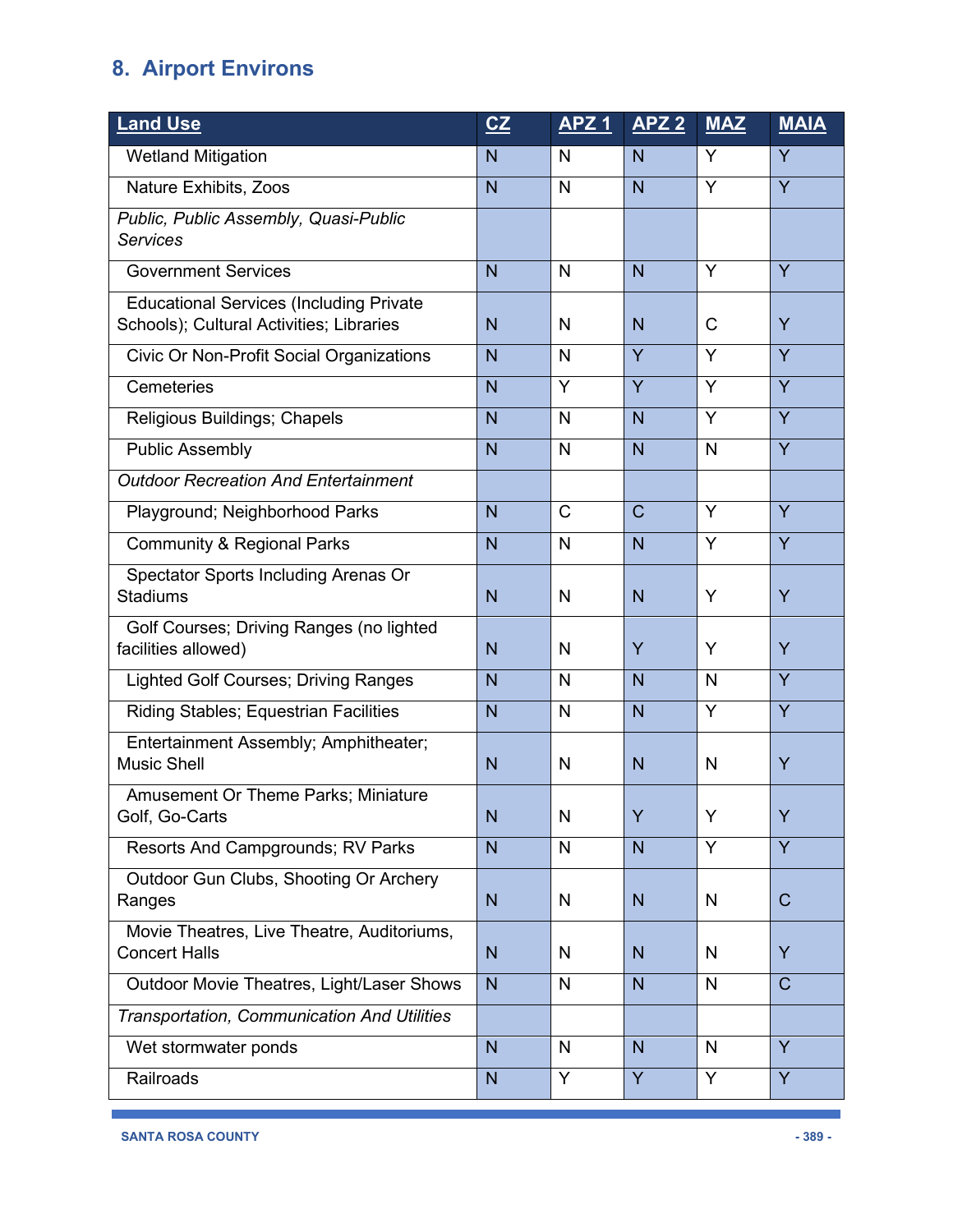| <b>Land Use</b>                                                        | CZ | APZ1 | APZ <sub>2</sub> | <b>MAZ</b>   | <b>MAIA</b> |
|------------------------------------------------------------------------|----|------|------------------|--------------|-------------|
| Automobile Or Truck Parking                                            | N  | C    | V                |              | ν           |
| <b>Unpaved Local Streets</b>                                           | C  | Υ    | $\checkmark$     | $\checkmark$ | ν           |
| <b>Highways And Paved Streets</b>                                      | N  | C    | $\checkmark$     | $\checkmark$ | ν           |
| Solid Waste Disposal (Landfills, Incineration,<br>$Etc.$ )             | N  | N    | N                | N            | N           |
| Construction and Demolition (C&D) Debris<br><b>Disposal Facilities</b> | N  | N    | N                | N,8          | Y           |
| Land Clearing Debris Disposal Facilities                               | N  | N    | N                | N,8          |             |

1.Density limited to one unit per five acres. Subdivision design and building location may be subject to Chapter Four.

2.Density not to exceed two units per one acre or existing zoning density, whichever is less. Subdivision design and building location may be subject to Chapter Four.

3.No more than four units per individual building.

4.Must be located outside any existing or future noise zone with a 55 DNL or greater.

5.Grazing allowed but feedlots and intensive stock yards are prohibited.

6.Left Blank Intentionally.

7.Left Blank Intentionally.

8.C&D and LCD disposal facilities may be allowed with rezoning approval within that portion of the NOLF Choctaw MAZ located east of Highway 87S.

9.Uses permitted within APZ-1 and APZ-2 subject to the following maximum Floor Area Ratios

Wholesale Trade – FAR 0.28 in APZ-1 and 0.56 in APZ-2

Auto, Marine, Aviation (Retail) – FAR of 0.14 in APZ-1 and 0.28 in APZ-2

Lumber Yards – FAR 0.20 in APZ-1 and 0.40 in APZ-2

Hardware/paint and farm equipment stores – FAR 0.12 in APZ-1 and 0.24 in APZ-2

10. Uses permitted within APZ-2 with a maximum FAR of 0.16

11. Uses permitted within AP-2 with a maximum FAR of 0.22

12. Uses permitted with APZ-1 and APZ-2 subject to the following maximum Floor Area Rations FAR 0.11 in APZ-1 and 0.22 in APZ-2

13. Must identify actions to be taken to avoid the concentration of birds which would create a hazard to aircraft operations.

#### **Abbreviations/Acronyms for Table 11-4**

- CZ clear zone for a military airport or airfield
- APZ1 accident potential zone category one
- APZ2 accident potential zone category two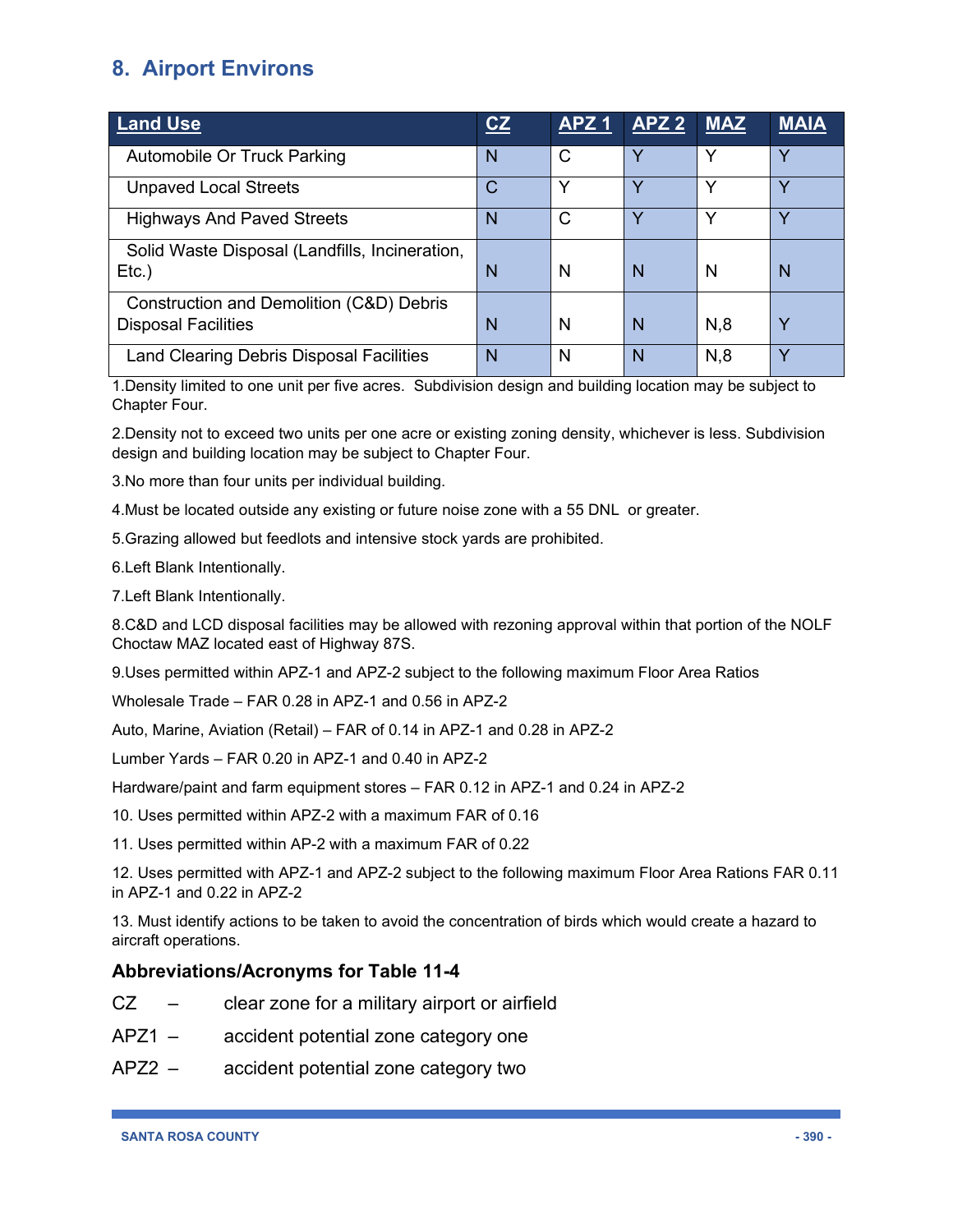### MAIA – Military Airport Influence Area

### **8.03.04 Conditional Use Criteria**

This section is to be used with Table 8-4 for the purposes of placing regulatory conditions on proposed development or uses to establish land use compatibility with military airport operations. This criteria is to be applied to those land uses denoted under a zone or surface as a conditional use

**A.** The site size, dimensions, location, topography and access are adequate for the needs of the proposed use, considering the proposed building mass, parking, and traffic as well as noise, vibration, odor or dust generated by military airport or ground activities.

**B.** Noise, vibration, odor or dust generated by military airport or ground activities can be mitigated through application of other Code standards, or other reasonable conditions of approval.

**C.** The negative impacts of the proposed use on aircraft flight safety and on the use of airport facilities can be mitigated through application of other Code standards, or other reasonable conditions of approval. A property owner demonstrates that exhaust, emissions, light, glare, dust will not reduce the effective use of the airport or increase risk for hazards or accidents within the Public Airport Zone.

**D.** All required public facilities have adequate capacity to serve the proposal.

**E.** The use is not located underneath the normal entry or departure flight track within the MAZ.

### **8.03.05 Navy Outlying Field Spencer**

Within zone B1 for OLF Spencer, one single family dwelling may be constructed on a lot which was of record or subject to a written contract for purchase as of September 1, 2002, despite the fact that it does not conform with the minimum lot requirements set forth in Table 8-4, providing that all other applicable regulations and ordinances are complied with. The location of any single family home constructed on such nonconforming lot shall be reviewed and approved by the Planning and Zoning Department so as to minimize airport hazards.

### **8.03.06 Non-Conforming Uses**

Limitations which restrict non-conforming uses and/or non-complying buildings and structures in order to realize the legislative intent and purpose of this ordinance and the adopted Comprehensive Plan of Santa Rosa County shall adhere to and follow procedures and standards set forth in Chapter Nine.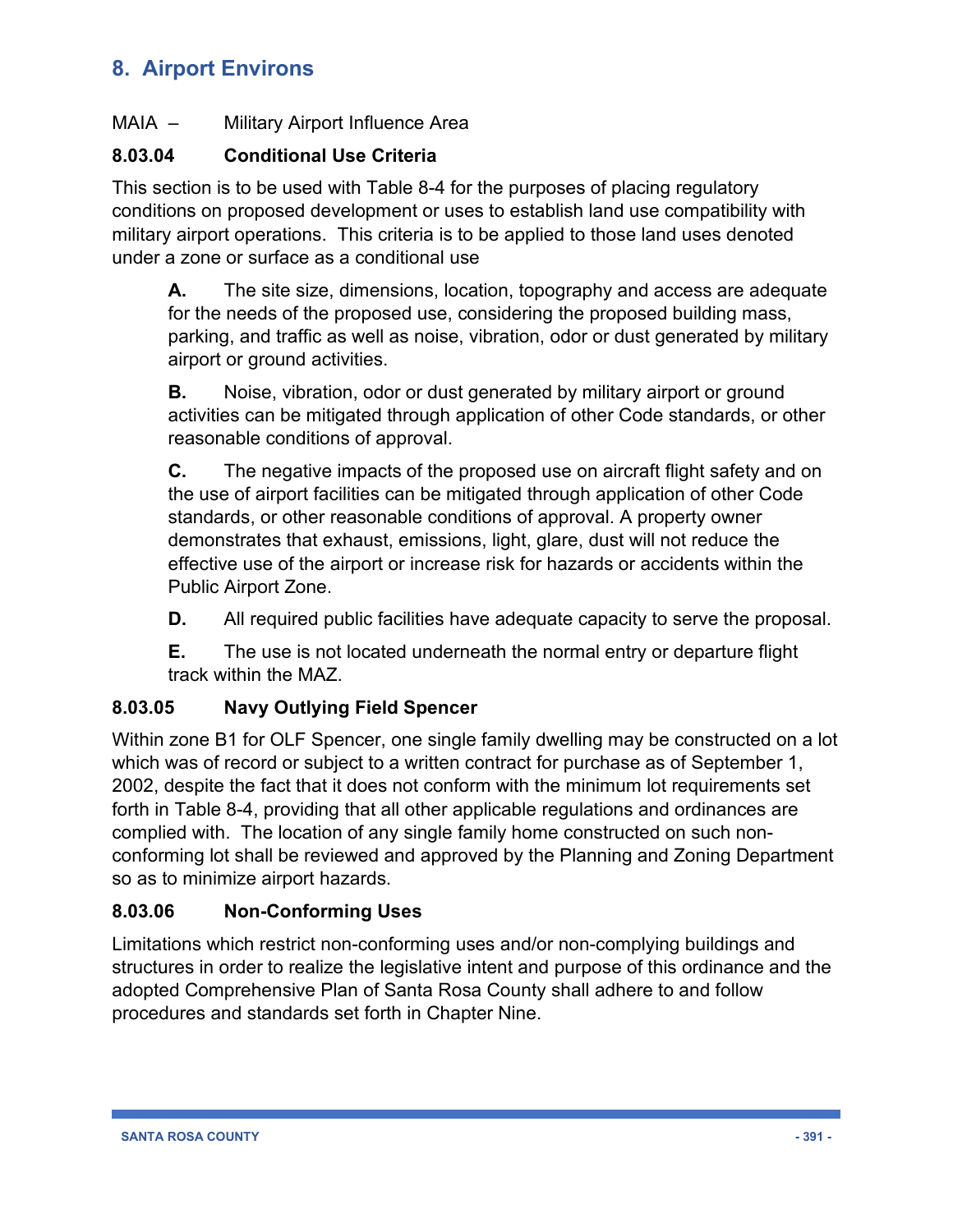### **8.03.07 Permits**

No new structure or use may be constructed or established or any existing use or structure substantially changed or altered or repaired within a Military Airport Zone or Public Airport Zone unless a permit has been granted by the Building Inspection Department. Each application for a permit shall indicate the purpose for which the permit is desired with sufficient particularity to permit a determination as to whether the resulting use, structure or growth would conform to the regulations herein prescribed. If the determination is affirmative, the permit shall be granted. No permit shall be granted that would allow the creation of an airport hazard.

## **8.04.00 DISCLOSURE**

### **8.04.01 Disclosure**

No person shall sell, lease, nor offer for sale or lease any property within a Military Airport Notification Zone or Public Airport Notification Zone unless the prospective buyer or lessee has been duly notified through one or more of the following requirements.

**A.** Disclosure with Sale or Lease Contract

**1.** Sale of Residential Property. Any contract for the sale of residential property that is located in whole or part within a Public Airport Notification Zone or a Military Airport Notification Zone, shall include, as an attachment to the contract of sale, a Military or Public Airport Disclosure Notice, in a form approved by Santa Rosa County. The Military or Public Airport Disclosure Notice shall be dated and signed by the purchaser(s) and the seller(s). If the seller is represented by a real estate agent, the agent shall witness the signature(s) of the seller(s). The seller is responsible for providing a copy of the signed Disclosure Notice to the NAS Whiting Field Aviation Planning Office A disclosure notice form will be made available by the Planning and Zoning Department.

**2.** Lease of Residential Property. Any contract for the lease of a residential dwelling for more than seven months shall be subject to the notification requirements set forth in Subsection A.1.

**3.** Consumer Protection. The failure of a sales contract to comply with the requirements of Subsection A.1. shall enable a party to the contract who is aggrieved by such failure to rescind the contract any time prior to settlement. The failure of a lease contract to comply with the requirements of Subsection A.2. shall enable a party who is aggrieved by such failure to rescind the contract any time prior to the contract termination date. The right of rescission provided by this Subsection is not an exclusive remedy, and any other right or cause of action available to a party to the sales or lease contract shall remain.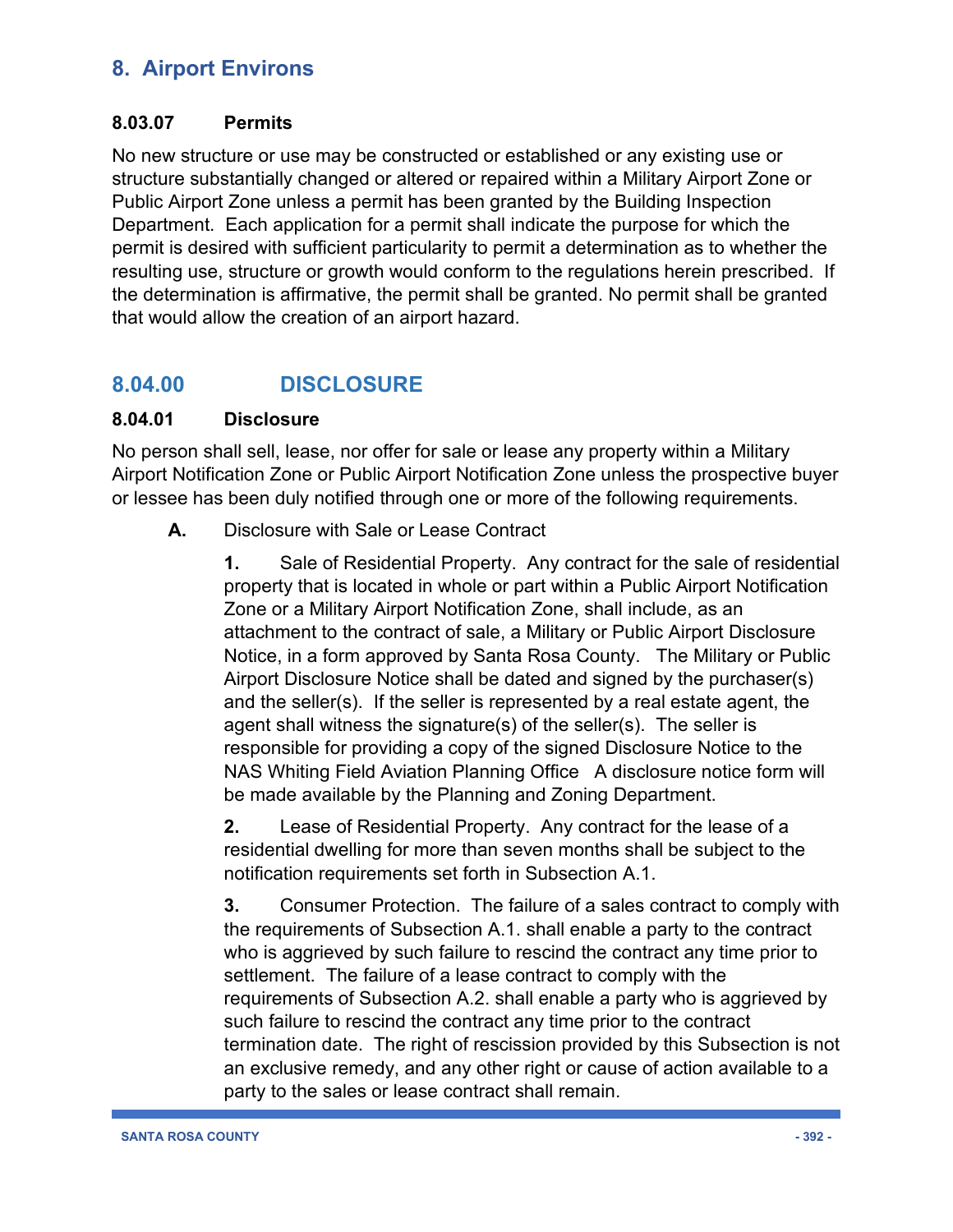**B.** Realty Sales Offices and Marketing. Sales offices used to market or sell new residential homes or mobile homes, including pre-construction sales, which will be constructed on lots located in a Military Airport Notification Zone or a Public Airport Notification Zone, must display a map illustrating public airport or military installation property boundaries, accident potential zones, clear zones, runway protection zones, and noise zones (55 decibel). This display requirement also applies to temporary reality sales offices. Pamphlets illustrating the same information appearing the on paper not less than 8.5" by 11" shall also be made available and placed in public view.

**1.** Display Requirements. The map shall be no smaller than 24 inches by 36 inches and must be prominently displayed in a public area of the office and copies of such map must be available on paper which is 8  $\frac{1}{2}$  by 11 inches or larger in dimension. The display and pamphlet must include a statement that additional information regarding Military Airport Zones, Public Airport Zones and zoning is available at the Santa Rosa County Planning and Zoning Department and include its most current telephone number. The location of the residential development shall be denoted on the map or pamphlet.

**2.** Temporary Permits. A temporary permit shall not be issued for a realty sales office located in Santa Rosa County unless it contains a requirement for compliance with Subsections B.1. and B.4.

**3.** Site Plan Permits. A site plan approval for any commercial or office use within Santa Rosa County shall include a statement that any reality sales office use shall comply with the display requirements of this Section.

**4.** Marketing Brochures. Any real estate office or business within Santa Rosa County that produces a marketing brochure for residential home sales or rental units located on property wholly or partially within a Military Airport Notification Zone or Public Airport Notification Zone shall include in said brochure the following statement:

"Some or all of the property within this residential development lies within a Military Airport Notification Zone or Public Airport Notification Zone. Information regarding such overlay zones, including airport noise impacts, can be obtained from the Santa Rosa County Planning and Zoning Department, Milton, Florida."

**C.** Covenants and Restrictions. Residential plats proposed within a Military Airport Notification Zone or Public Airport Notification Zone shall incorporate disclosure requirements within covenants, and restrictions as set forth within Chapter Four.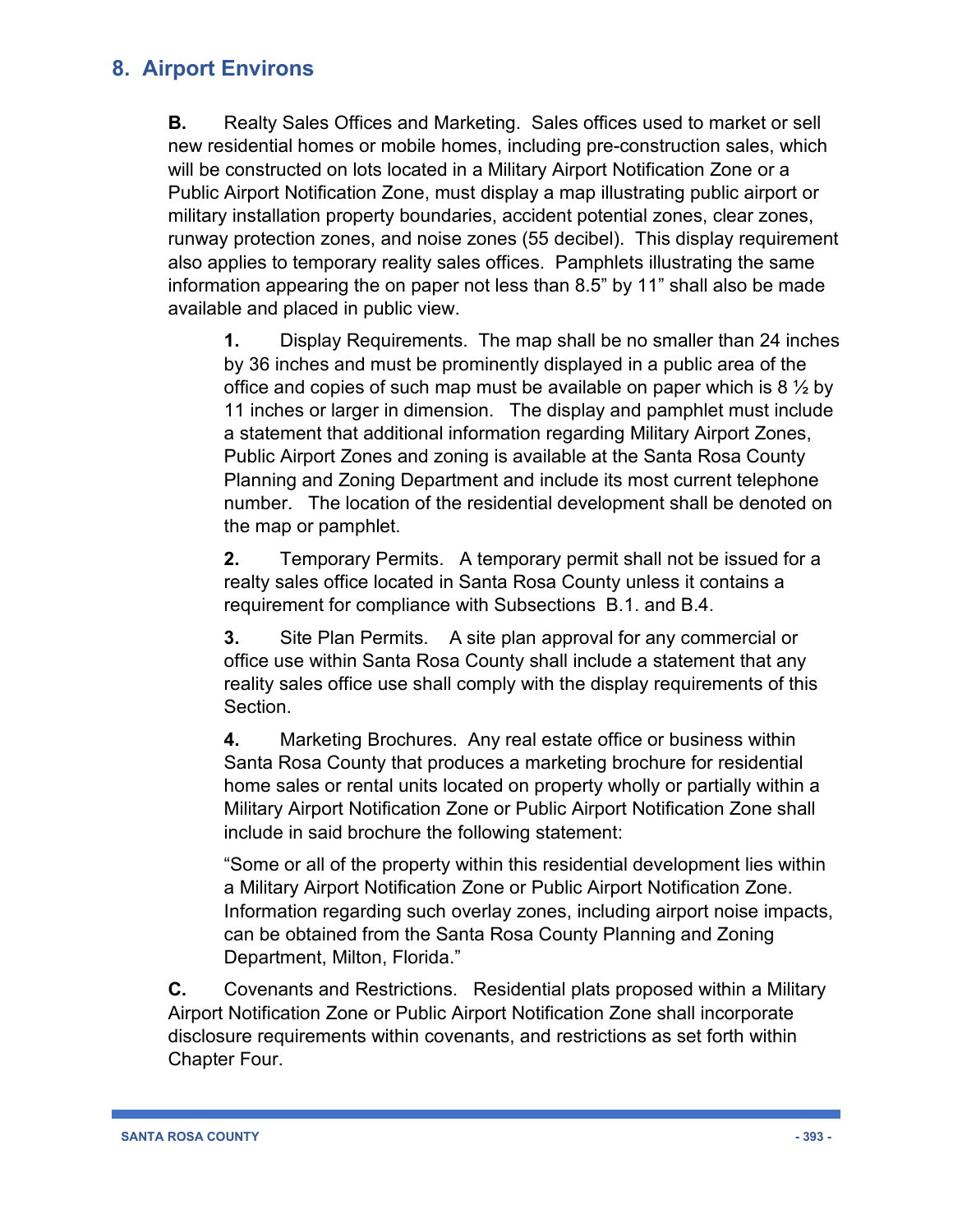# **8.05.00 OUTDOOR LIGHTING STANDARDS AND GLARE CONTROL TO PROMOTE FLIGHT SAFETY**

### **8.05.01 Purpose and Intent**

The purpose and intent of the provisions for the regulations of outdoor lighting within military and public airport environs is to reduce the potential for aircraft accidents related to pilot vision impairment or pilot confusion created by outdoor lighting.

Accordingly, it is the intent of this Code to encourage outdoor lighting practices and systems that will minimize light pollution, glare, and flash illumination that may interfere with a pilot's or navigator's ability to control or navigate aircraft. The intent is also to promote optimum conditions for effective night-time military flight operations and ground training.

### **8.05.02 Definitions**

*Fully Shielded:* For the purposes of this Chapter, fully shielded shall mean an outdoor light fixture shielded in such a manner that all light emitted by the fixture, either directly from the lamp or indirectly from the fixture, is projected below a horizontal plane extending from the bottom of the light fixture.

*Glare:* The sensation produced within the visual field by luminance that is sufficiently greater than the luminance to which the eyes are adapted, causing annoyance, discomfort, or loss in visual performance and visibility.

### **8.05.03 Prohibited Lights or Sources of Glare**

**A.** Countywide. The following lighting is prohibited in Santa Rosa County unless duly authorized as temporary lighting or issued a special event permit:

**1.** When projected above a horizontal plane, beacons, search lights, laser source lights, strobe light, or any similar high intensity light used for promotional purposes.

**2.** Laser light shows except as approved by the County through a special event permit.

**3.** Public outdoor display of fireworks or pyrotechnics.

**B.** Military Airport Zones (MAZ) or Public Airport Zones (PAZ). The following lighting or glare that can cause distraction, flash blindness, vision impairment, or visual interference while piloting or navigating an aircraft are prohibited within a MAZ or PAZ:

**1.** Series, lines, rows, or patterns of lights, whether supported by cables or other physical means, or laid upon a ground or building, that may resemble navigational or flight safety aids, landing pads, or lighting common to general or military aviation.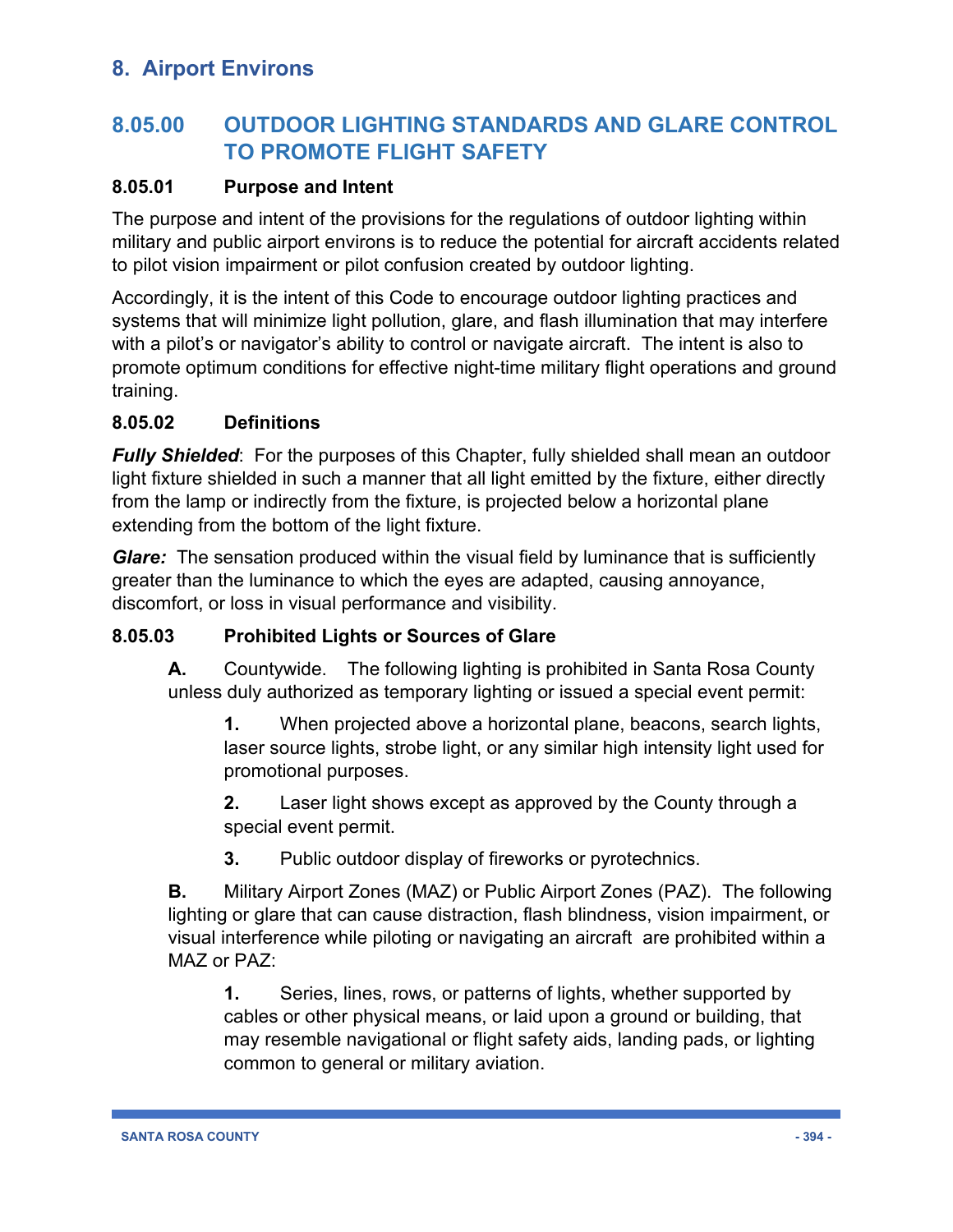**2.** Lighting designed for the creation of sky glow to attract attention, in excess of the lighting used to provide safety, security, and utility.

**3.** Outdoor floodlighting by flood light projection above the horizontal plane.

**4.** Lighting fixtures and architectural detailing that use luminous tube lighting (neon, argon or krypton) on a building exterior or roof.

- **5.** Internally lit awnings.
- **6.** External illumination for signs.

### **8.05.04 Lighting Standards Within Military Airport or Public Airport Zones**

The following standards apply to all non-military lands within an MAZ or PAZ, unless otherwise stated.

**A.** Outdoor Lighting Limitations within MAZs. Outdoor lighting shall only be used to accommodate minimum illumination for general safety, security and utility within a MAZ, but shall not be used for outdoor public assembly, commercial sales, product display, industrial activities, or other uses occurring outdoors or outside an enclosed building.

**B.** Outdoor Recreation and Commercial Facilities. Outdoor lighting shall not be used to illuminate golf courses, golf practice driving ranges, and athletic fields or courts located within a Military Airport Zone or Public Airport Zone.

**C.** Parking Lot Lighting Standards. Lighting Standards (poles) shall be sized in such a manner that the top of any luminary does not exceed twenty-nine (29) feet above adjacent grade. For all parking lots, outdoor lighting shall be fullyshielded .

**D.** Intentionally left blank

**E.** Landscape, Decorative, and Architectural Lighting

**1.** Luminaries used to illuminate flags, statues, steeples, monuments, and other tall narrow objects shall be illuminated with the type of luminary that directs the narrowest beam capable of illuminating the object.

**2.** Lighting on buildings for aesthetic purposes shall be directed downward from the top. No lighting will be placed on buildings for aesthetic purposes except as may be exempt in this Chapter for holiday seasons.

**F.** Fixed lights, including street lights, must be fully-shielded. All light fixtures that are required to be shielded shall be installed in such a manner that the shielding is effective as described Section 11.05.02, Definitions, for fully or partially shielded fixtures. This section does not apply to individual single family or duplex residential lots, including security lights installed by the electric utility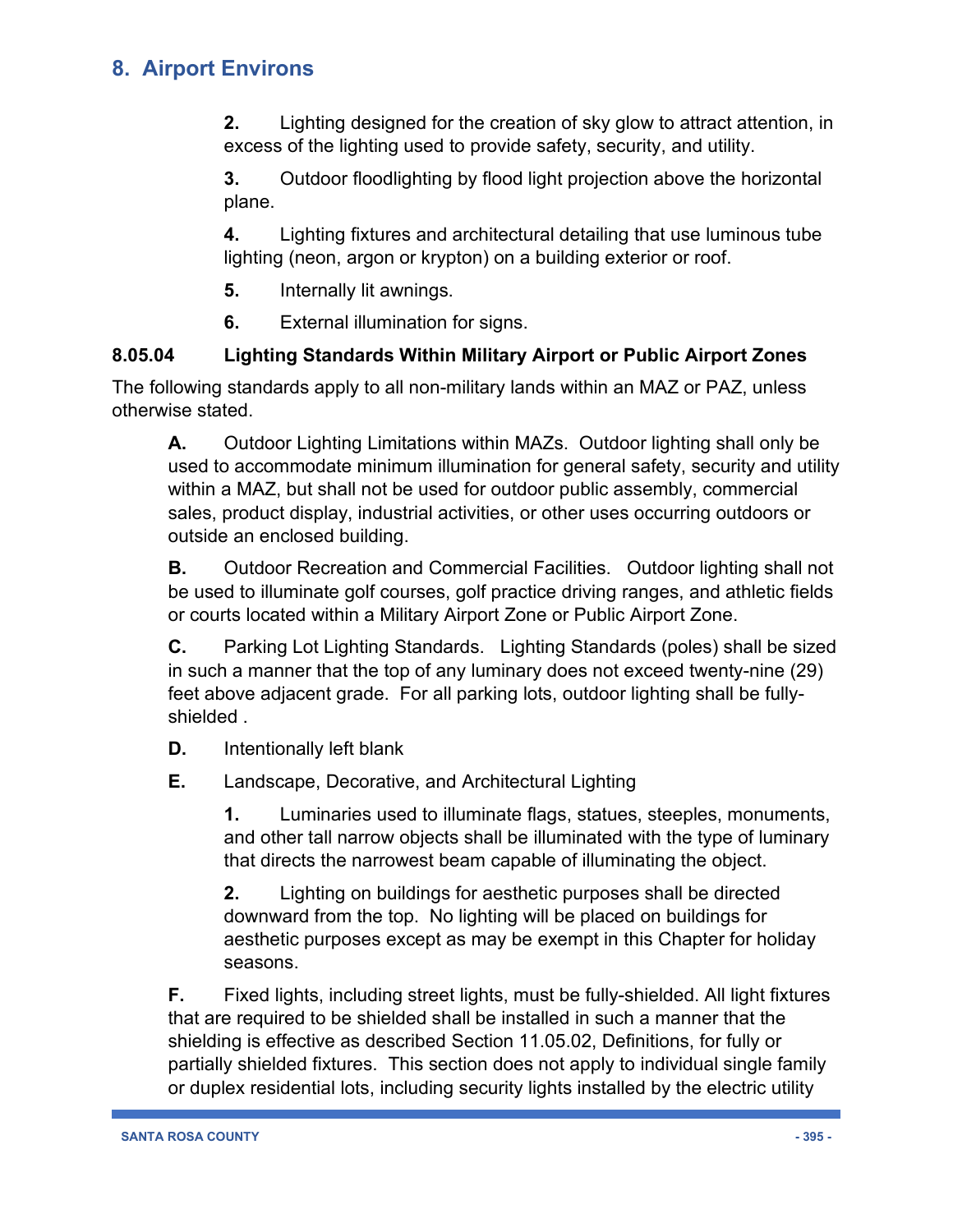provider that are mounted on poles in the right-of-way but are directed toward the residential lot. Unshielded street lights in place prior to July 2013 may be replaced by unshielded lights as needed for maintenance purposes.

**G.** Moveable lights, such as spot lights attached to infrared-sensitive cameras, must be mounted such that the lights cannot be directed higher than twenty degrees below the horizontal, measured from the center of the light beam.

**H.** Automobile Canopies. All luminaries mounted on the under surface of automobile canopies for service stations, drive-in restaurants, or other commercial or industrial uses shall be fully shielded and utilize flat glass or flat plastic (acrylic or polycarbonate) covers.

### **8.05.05 Advertising Signs**

Within any MAZ or PAZ, outdoor internally illuminated advertising signs shall be constructed with an opaque background and translucent letters and symbols. (Opaque means that the material must not transmit light from an internal illumination source.) Such signs shall be turned off at 9:00 pm or when the business is closed, whichever is later.

### **8.05.06 Outdoor Lighting Plan**

Within a Military or Airport Influence Area, except as exempted herein, an outdoor lighting plan shall be submitted with a site plan or subdivision application for any nonresidential use to determine compliance with the requirements of this Chapter. The outdoor lighting plan shall be prepared by a professional engineer. Prior to approving a site plan or subdivision plan for which an outdoor lighting plan is required, the applicant must submit to the County a letter from the military installation indicating any comments or concerns.

### **8.05.07 Exemptions**

The following outdoor lighting is exempt from this Chapter:

**A.** Search lights, laser source lights, or any similar high-intensity lighting used in emergencies by police and fire personnel or at their direction; or for meteorological data gathering purposes undertaken with approval by the County.

**B.** Airport lighting which is required for the safe and efficient movement of aircraft during flight, takeoff, landing, and taxiing is exempt from the provisions of this Section. All other outdoor lighting at airport facilities shall comply with the provisions of this Chapter

**C.** Holiday or decorative lights illuminated November 20 through January 15 each year, so long as such lights placed on property or buildings within a Military Airport Zone or Public Airport Zone are not determined to adversely affect pilot vision or comprehension.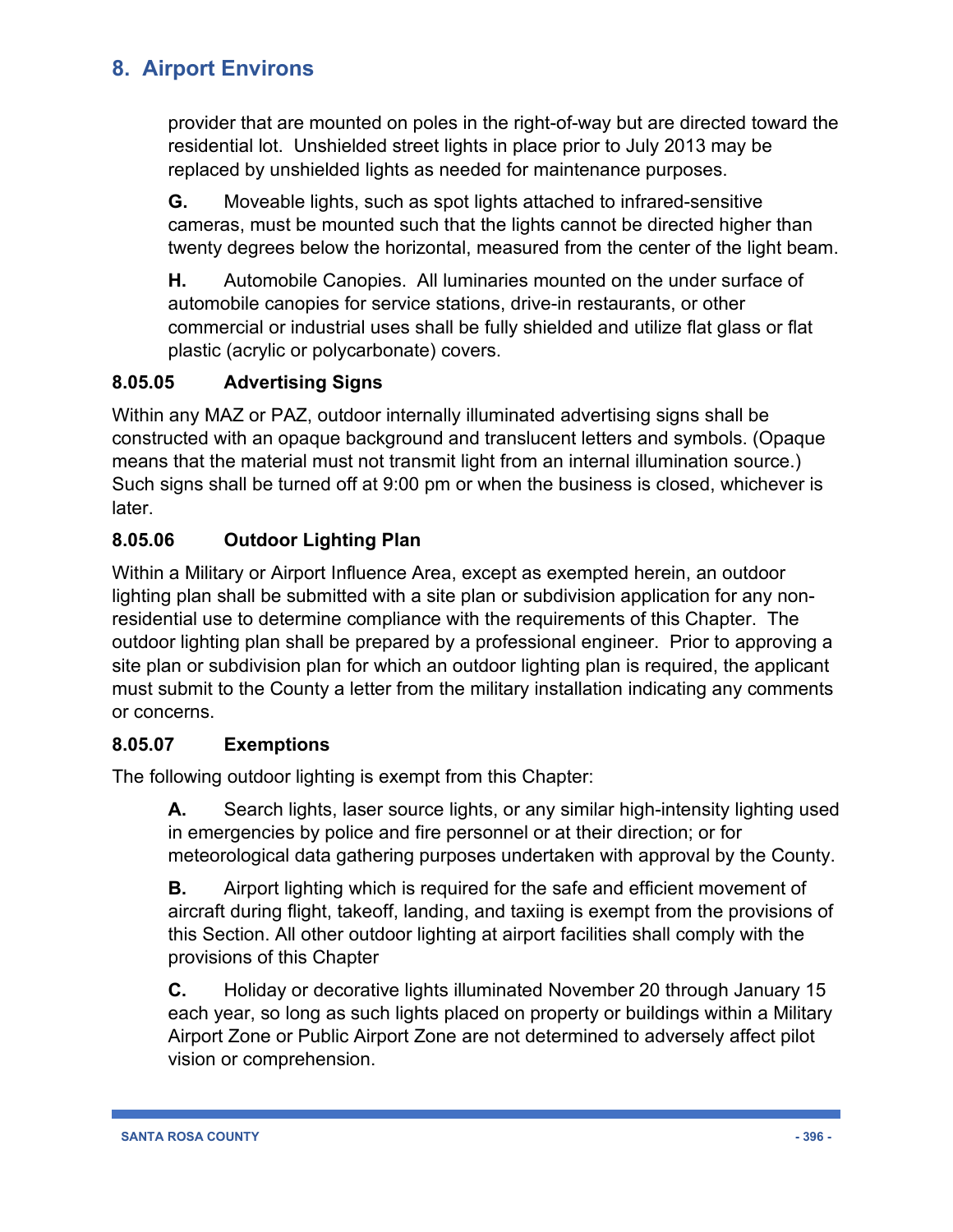### **8.05.08 Non-Conforming Uses**

Limitations which restrict non-conforming uses and/or non-complying buildings and structures in order to realize the legislative intent and purpose of this ordinance and the adopted Comprehensive Plan of Santa Rosa County shall adhere to and follow procedures and standards set forth in Chapter Nine.

### **8.05.09 Temporary Lighting Permits**

Outdoor lighting which is inconsistent with this Section may be allowed on a temporary basis for special events, construction activities, or temporary outdoor lighting needs for public assembly or public safety so long as the outdoor lighting does not create a potential distraction, flash blindness, vision impairment, or visual interference for aircraft pilots or navigators and would not cause a potential unreasonable risk for flight safety or interfere with any public or military airport operation or with ground activities at military installations.

**A.** The Planning Director may grant a permit for temporary lighting, as defined herein, if they find the following:

**1.** The purpose for which the lighting is proposed is not intended to extend beyond thirty (30) days;

**2.** The proposed lighting is designed in such a manner as to minimize light pollution and trespass as much as is feasible;

**3.** The proposed lighting will comply with the general intent of this Chapter:

**4.** The permit will be in the public interest.

**B.** The application for the Temporary Lighting Permit shall include the following information:

- **1.** Name and address of applicant and property owner;
- **2.** Location of proposed fixtures;
- **3.** Type, wattage and lumen output of lamp(s);
- **4.** Type and shielding of proposed fixtures;
- **5.** Intended use of the lighting;
- **6.** Duration of time for requested exemption;
- **7.** The nature of the exemption;
- **8.** Such other information as the Planning Director may request.

**C.** The Planning Director shall endeavor to rule on the application within five (5) business days from the date of submission of the request and notify the applicant in writing of their decision. The Planning Director may grant one (1)